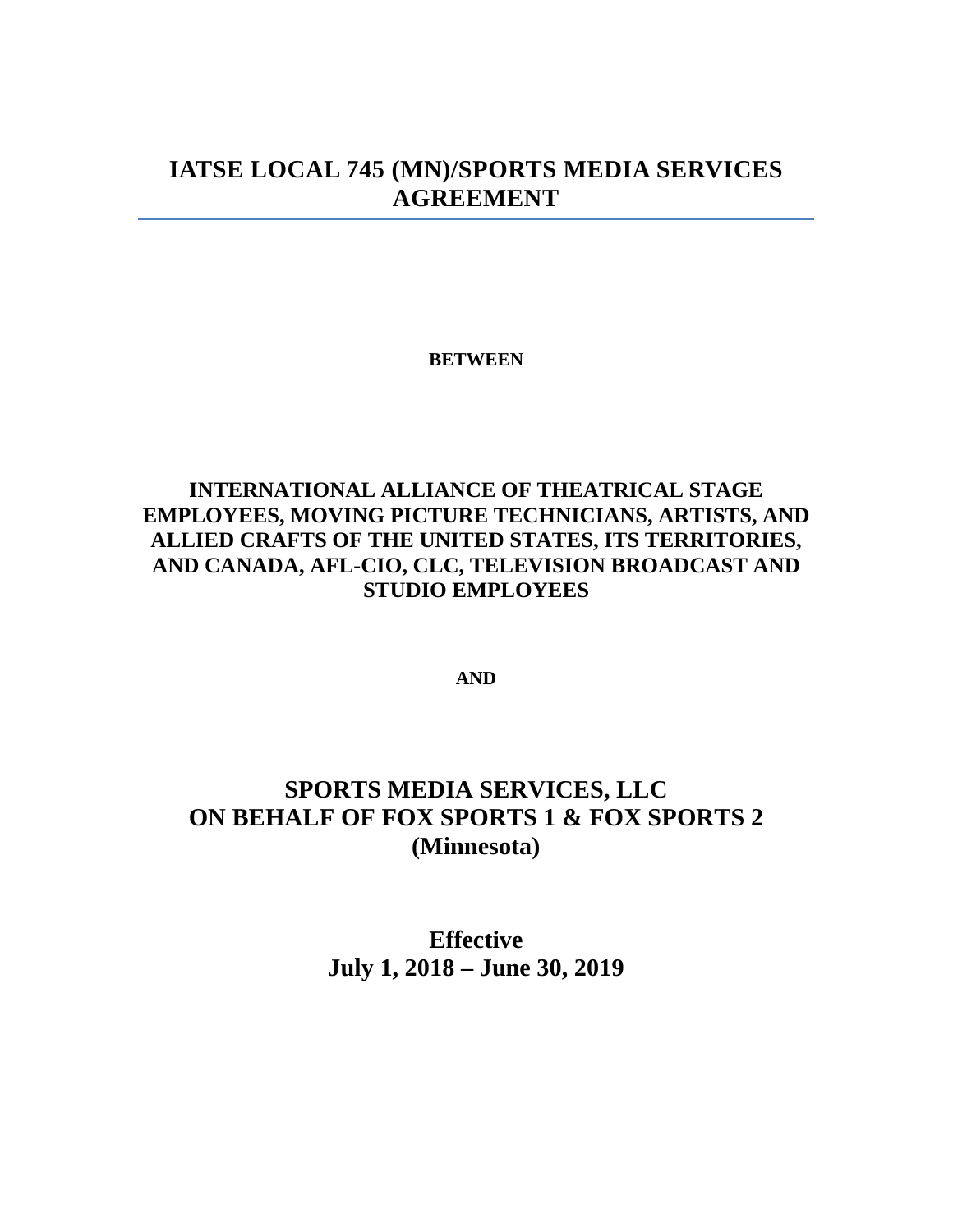# IATSE 745 (MN)/SPORTS MEDIA SERVICES

| ARTICLE I: Recognition, Jurisdiction, and Application of Agreement  1 |
|-----------------------------------------------------------------------|
|                                                                       |
|                                                                       |
|                                                                       |
|                                                                       |
|                                                                       |
|                                                                       |
|                                                                       |
|                                                                       |
|                                                                       |
|                                                                       |
|                                                                       |
|                                                                       |
|                                                                       |
|                                                                       |
|                                                                       |
|                                                                       |
|                                                                       |
|                                                                       |
|                                                                       |
|                                                                       |
|                                                                       |
|                                                                       |
|                                                                       |
|                                                                       |
|                                                                       |
|                                                                       |
|                                                                       |
|                                                                       |
|                                                                       |
|                                                                       |
|                                                                       |
|                                                                       |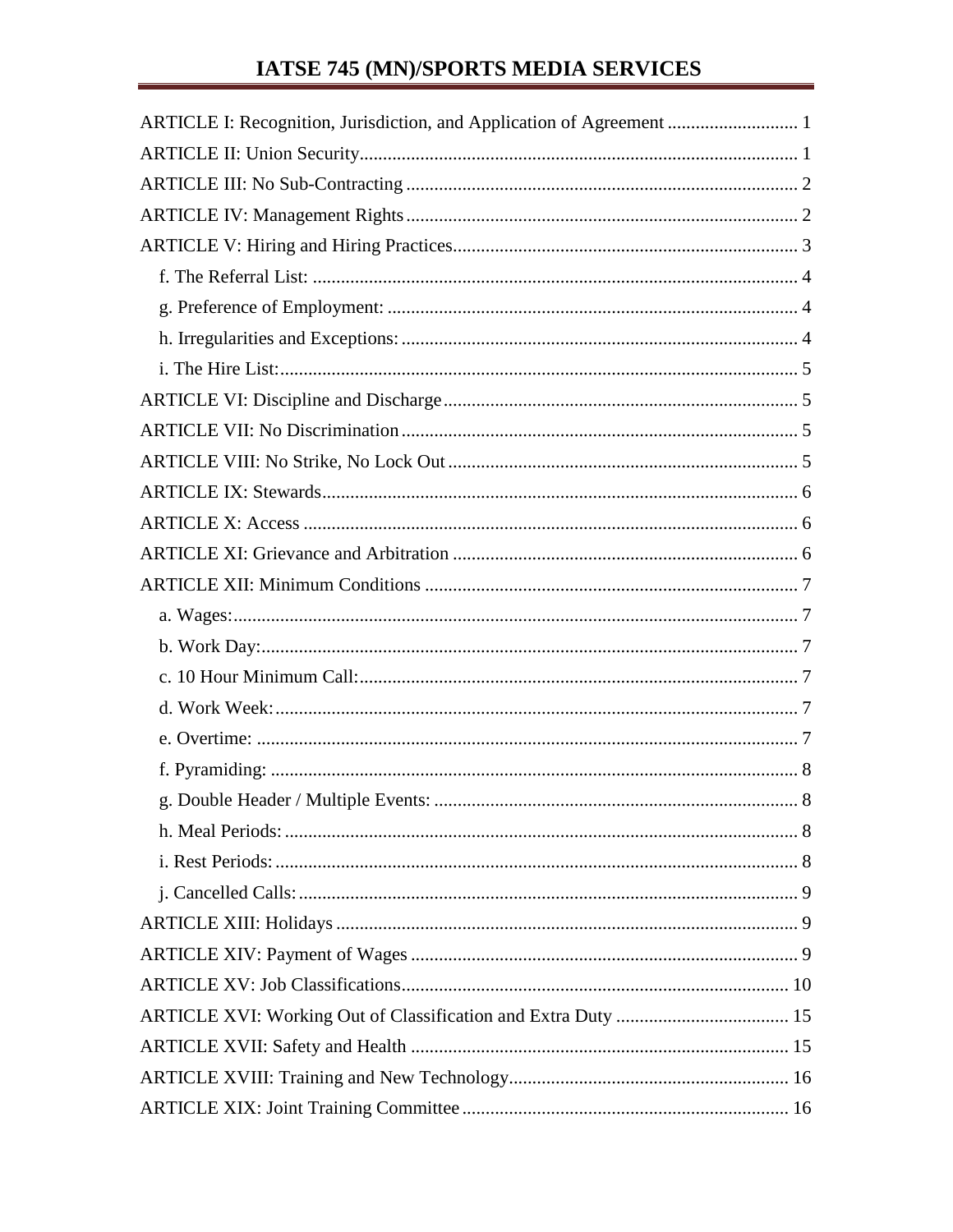# **IATSE 745 (MN)/SPORTS MEDIA SERVICES**

| Sideletter #1 – Sports Media Services, LLC Travel Side Letter for FS1 / FS2 |  |
|-----------------------------------------------------------------------------|--|
|                                                                             |  |
|                                                                             |  |
|                                                                             |  |
|                                                                             |  |
|                                                                             |  |
|                                                                             |  |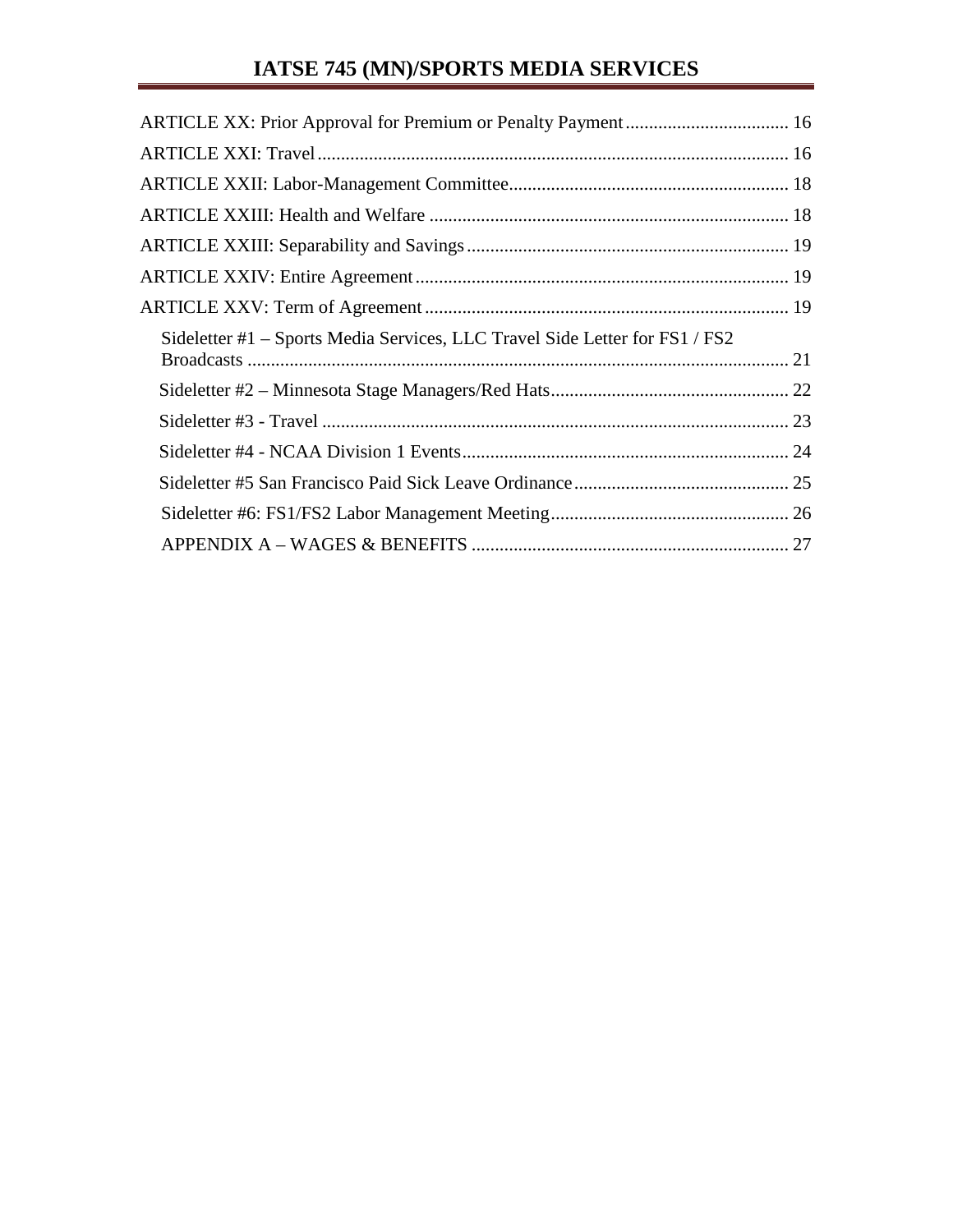This Agreement is made and entered into on July 1, 2018, by and between Sports Media Services on behalf of Fox Sports 1 and Fox Sports 2, LLC ("Fox", "Employer" or "Company") and the International Alliance of Theatrical Stage Employees, Moving Picture Technicians, Artists, and Allied Crafts of the United States, Its Territories, and Canada, AFL-CIO, CLC ("IATSE" or "Union") as follows:

#### **ARTICLE I: Recognition, Jurisdiction, and Application of Agreement**

a. The Employer hereby recognizes the IATSE as the exclusive bargaining representative and agent for all freelance operators employed by The Employer and engaged through its Minneapolis office as technical production crew members, in the job classifications described below, in connection with the live broadcast or recording of sporting events. This recognition is restricted to The Employer and shall not be deemed to extend to any parent, affiliate or subsidiary corporation of The Employer, or to any operations of The Employer outside of those described herein.

b. Inclusions: Technical Director (TD), Audio Mixer (A1), Audio Assistant (A2), Video Controller (V1), Graphic Operators, Graphic Coordinators, Camera Operators (stationary, mobile, and remotely operated), Capture/Playback Operators (CPO), Score Box Operators, Utility Technicians, Stage Managers, Statistical personnel (e.g. Statisticians) and others in similar technical positions.

c. Exclusions: All other persons and categories are excluded, such as employees covered under other collective bargaining agreements, maintenance personnel (e.g., Maintenance Engineers), transportation personnel (e.g., Drivers, Driver - Technicians) clerical personnel (e.g., Runners, Messengers, management/supervisory personnel (e.g., Associate Producers, Unit Managers, Technical Managers), and security personnel.

d. This Agreement is intended to cover the employment of the above technicians for professional sporting events and NCAA Division 1 events. If the employer is engaged to crew events other than defined above, the parties shall meet and confer with the designated Union Representative as to the appropriate wages, terms, and conditions for the event in question. The wage scales and working condition provisions of this Agreement shall be minimums and employees shall not be precluded from obtaining better conditions than those outlined in this Agreement. Any employee enjoying such better conditions shall not have their wages or working conditions reduced as a consequence of this Agreement.

e. Listing of the above classifications is not intended to create individual or collective exclusive jurisdictions, staffing requirements or manning requirements. There is full interchange of duties and cooperation among the crew, and also between the crew and other personnel who are involved in or responsible for the production.

#### **ARTICLE II: Union Security**

a. Within thirty (30) calendar days of initial hire of any employee covered by this Agreement, Employer shall notify IATSE of the name, address, social security number, date of hire, classification, dates of employment and gross wages earned by each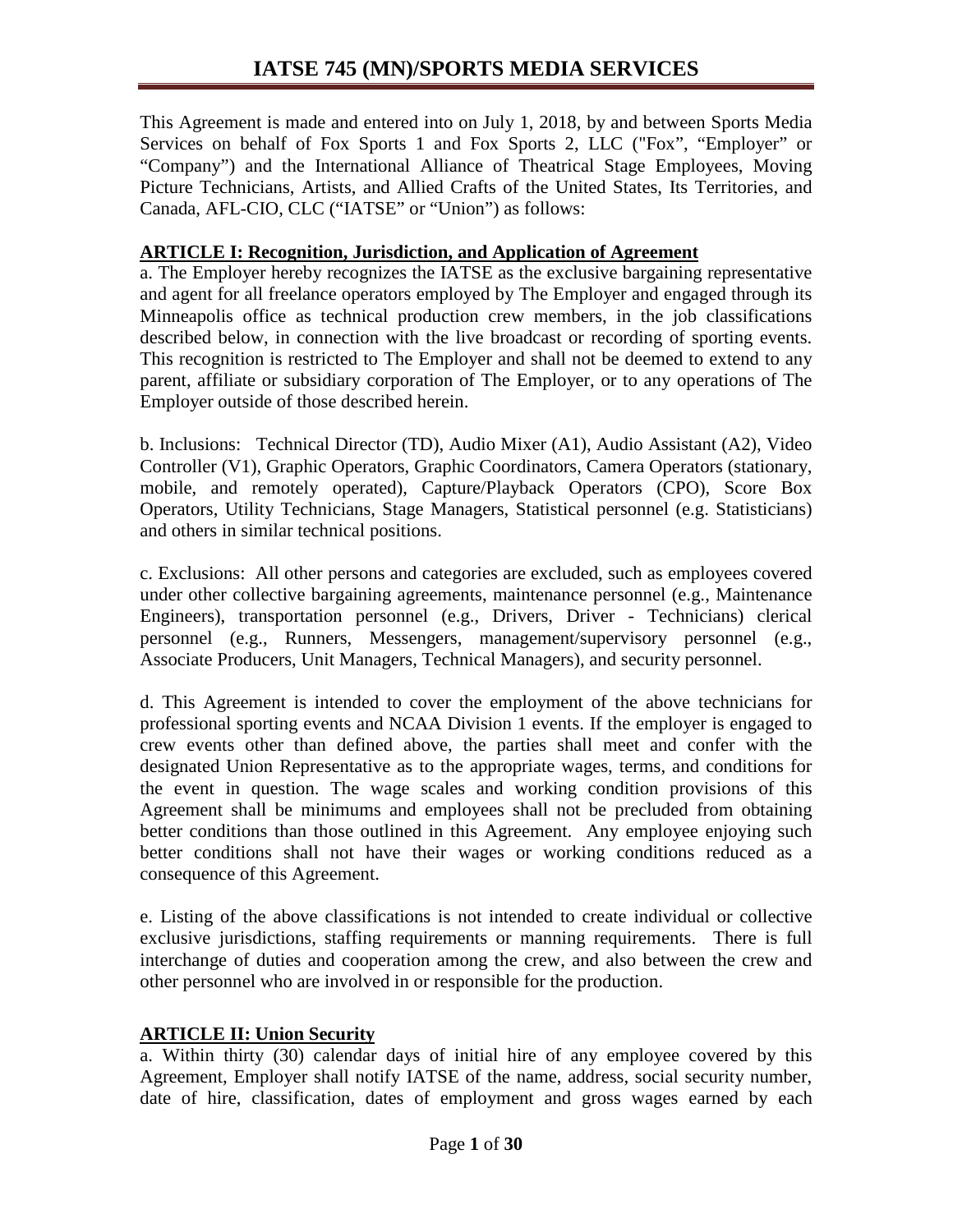employee on an ongoing basis. Any employee who is engaged by the Employer within the above-described bargaining unit for a cumulative (may be non-consecutive) total of thirty (30) actual work days within any two consecutive calendar years is required, as a condition of continued employment, to meet the financial obligations of Union membership, such amount of dues and initiation fees normally required by that local. Any employee who fails to comply with the above obligations within two weeks after having received an appropriate written notice of delinquency from the Union (with copy to the Employer) shall be deemed ineligible for future engagements by the Employer. Written notice of such ineligibility shall be given by the Union to the Employer, with a copy to the employee.

b. The Employer agrees that it will deduct Union dues payments from all wages earned by employees covered by this Agreement. The Union shall notify the Employer of the amount to be withheld from the employee's wages, and will maintain a signed dues deduction authorization form for each employee. The Union will make such authorizations available to the Employer effective with the start date of this Agreement, and thereafter on an annual basis. The Union will also submit to the Employer, on an ongoing basis, a list of all employees who have chosen to withdraw their authorization of said check-off forms.

c. The foregoing obligations are to be interpreted and applied consistent with applicable law. The IATSE shall indemnify and hold harmless against any claims or liability arising from Employer's compliance with any IATSE request to terminate an employee pursuant to section "a" of this Article.

## **ARTICLE III: No Sub-Contracting**

a. The Employer may not subcontract with third parties for the performance of work within the scope of this Agreement, unless the Employer determines that insufficient qualified freelancers are available in the market, or that special skills or equipment is needed and cannot be supplied by the Employer.

b. Thirty (30) days prior to implementing substantive changes in past practices with respect to staffing/manning requirements or to subcontracting, the Employer shall give notice of such intended changes and the opportunity to discuss the situation prior to implementation. The requirements of this paragraph are not applicable to subcontracting caused by equipment limitations.

## **ARTICLE IV: Management Rights**

The Union recognizes the Employer's inherent and traditional right to manage its business, to direct the work force and to establish and modify the terms and conditions of the employee's employment, except as such right is expressly limited by specific provisions of this Agreement. The exercise of these management rights is vested exclusively with the Employer. All matters not specifically and expressly controlled by language of this Agreement may be administered for its duration by the Employer in accordance with such policy or procedure as the Employer from time to time may determine.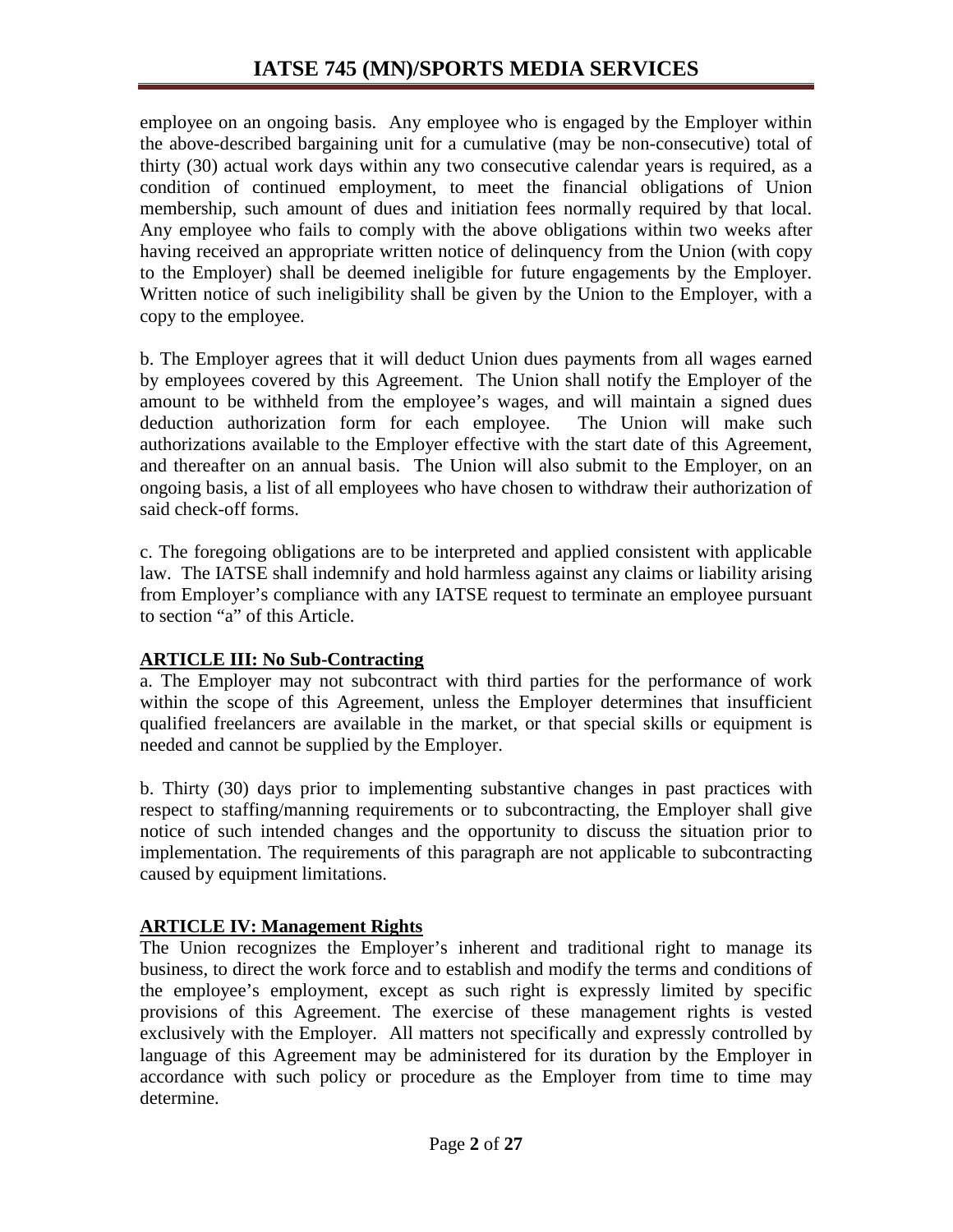Specifically, and without limiting the generality of the foregoing, the Employer has the sole exclusive right:

- To hire, suspend, transfer, promote, demote and discipline employees and to maintain and improve their discipline and efficiency;
- To lay-off, terminate, or otherwise relieve employees from duty;
- To eliminate, change or consolidate jobs;
- To install new jobs;
- To direct the methods and process of doing work and to introduce new and improved work methods or equipment;
- To determine the location where work is to be performed;
- To determine the starting and quitting times, the time for lunch and rest breaks, the number of hours to be worked; and
- To make and modify rules and regulations that the Employer deems necessary for the conduct of its business and to require their observance.

#### **ARTICLE V: Hiring and Hiring Practices**

a. To the extent that the Employer is in need of qualified persons to perform work covered by this Agreement, it will give first consideration for employment to employees registered to work with the Union. The Employer agrees to hire based on fair and equitable criteria.

b. The Employer shall maintain a hire list of experienced personnel.

c. Experienced personnel shall staff all events unless training arrangements are made in advance.

d. The Union agrees that it is and will continue to be an open Union and that it will keep its membership rolls open and will offer membership to all eligible employees engaged by the Employer. The Union agrees not to impose any fees in excess of the maximum fees required of members of the Union upon eligible employees of the Employer who wish to join the Union or wish to be represented by the Union.

#### e. **Employee Cancellations:**

If an employee has been offered an event to work and the employee confirms such assignment, the employee may not cancel unless a replacement satisfactory to the Employer has been found. The Employer shall assist the employee by providing names and phone numbers of other workers that would be acceptable replacements, but it is the responsibility of the employee to find the replacement. Criteria for such "satisfactory replacement" shall consist of an individual:

- 1) Being on referral list in the specific craft;
- 2) Having previously worked for the client in that position without issue; *and*
- 3) confirmation that the replacement employee is available and willing to work.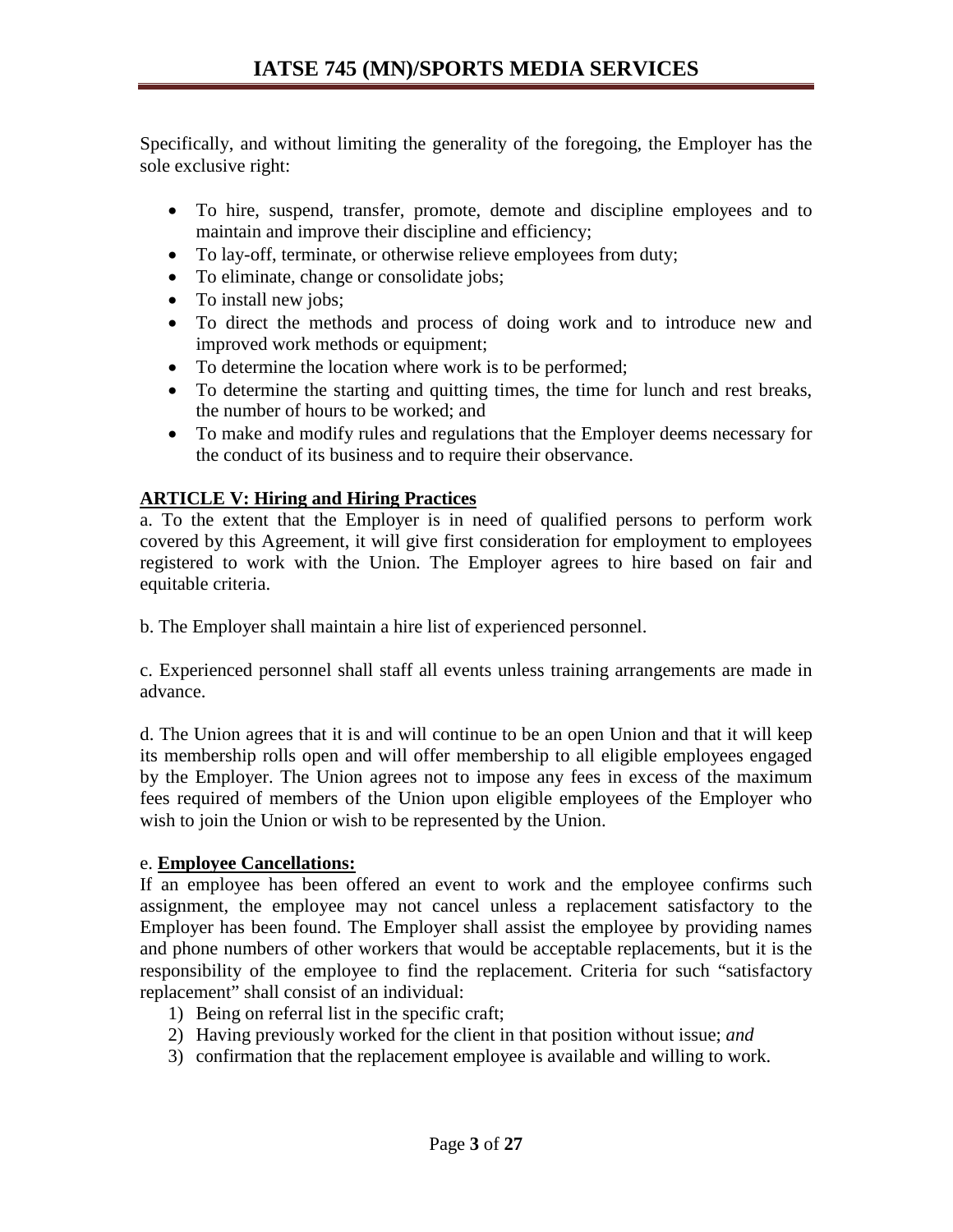Employee will give notice of replacement to Employer at the earliest reasonable opportunity. If the Employer deems the identified replacement to be unsatisfactory, Employer must respond to the employee within forty-eight (48) hours of such notice, or, where notice of replacement is received after Employer's business hours, Employer shall have until the end of the second business day to respond. On timely response by Employer,

- the original employee will be responsible for the committed shift and may continue to seek a suitable replacement or resolve himself/herself to work the committed shift; *or*
- Employer may release original employee from the booking and hire from outside the referral list, in which case such non-referral hire will not count as one (1) of the Employers referral list exceptions detailed in section "h" of this Article.

If Employer does not respond to employee within forty-eight (48) hours or the end of the second business day, the identified replacement is considered to be suitable and employee is released.

This Article shall not apply to cancellations due to medical or other emergencies. The Union agrees that if an employee cancels for medical reason or other emergency, it will assist the Employer in obtaining proper verification from the employee.

Employees subject to this Agreement hereby agree that they will not accept bookings for which they have or are aware of a previous scheduling conflict. If the Employer agrees to accept responsibility for a substitution, no further action is needed on behalf of the employee.

## **f. The Referral List:**

The Union will maintain and provide the Employer a Referral List of qualified individuals as well as the positions for which each is qualified. Inclusion of an individual on the Referral List constitutes a representation by the Union that it has examined the experience and qualifications of that individual and has determined that the person is qualified to perform the jobs indicated. The Union will accept to the Referral List all qualified employees of the Employer without discrimination of any kind and regardless of Union membership.

## **g. Preference of Employment:**

To the extent that the Employer is in need of qualified persons to perform work covered by this Agreement, it will give preference of employment, provided qualifications as determined by the Employer are acceptable, to employees currently referred for work by the Union (the Referral List) so long as a qualified person is available. The Union agrees that the Employer is not obligated to recognize seniority when hiring from the Referral List.

#### **h. Irregularities and Exceptions:**

The Employer may hire any person for one (1) workday outside of the Referral List, but such person must be referred to the Union for inclusion on the Referral List if their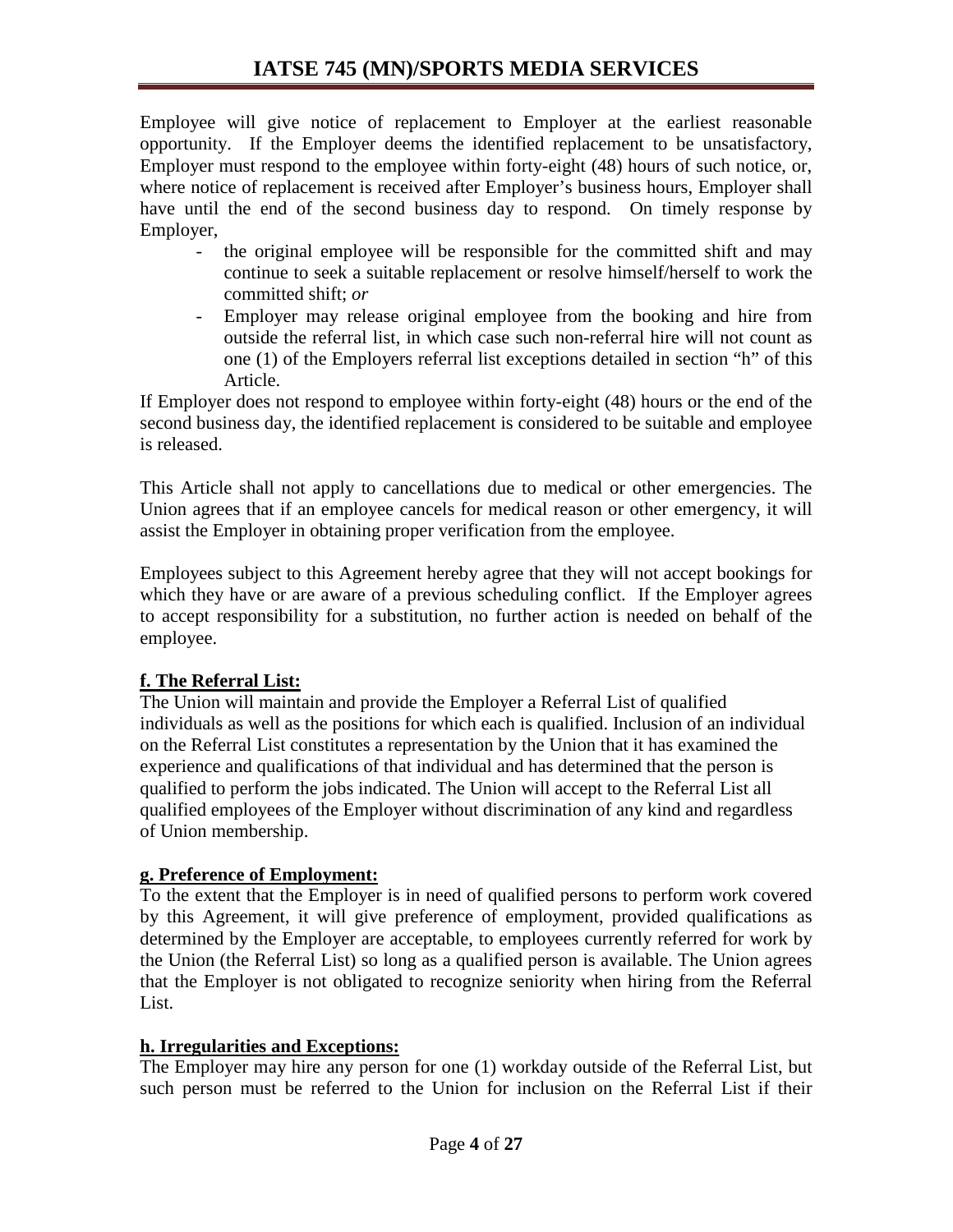performance was deemed to be acceptable by the Employer. The Employer may hire anyone at any time even if not on the Referral List, but such hires are limited to an aggregate of ten (10) days of hire per year. Employees who travel in as employees of a team or rights holder from another market do not count toward this aggregate number of ten (10) days of hire per year.

### **i. The Hire List:**

The Employer shall maintain their own Hire List based on fair and equitable criteria applied uniformly to each person on the Referral List. The Employer and the Union agree that qualified, experienced personnel as determined by the Employer, shall staff all positions unless training arrangements have been made in advance.

j. The parties shall meet at least quarterly to discuss any crewing concerns that may arise. A designated representative of the IATSE and the person within the Company responsible for crewing, along with other Employer representatives as may be deemed necessary shall be at this meeting. If crewing concerns arise between quarterly meetings, either side may call a meeting by sending the other written notice. Within ten days of such notice a meeting must be scheduled to take place.

### **ARTICLE VI: Discipline and Discharge**

a. The Employer maintains the right to make and modify reasonable work and conduct rules and require their observance.

b. Whenever disciplinary action is taken, the Employer agrees to issue a "Notice of Termination" or a "Notice of Discipline" letter to the Union and affected Employee. The Union agrees that the issuance of "Notice of Termination" and/or "Notice of Discipline" letter is a management decision; however, no employee shall be disciplined or discharged without just cause. Before issuance of either letter referred to above, management will offer the employee the right to schedule a meeting. The employee may bring a Union Representative to such meeting.

## **ARTICLE VII: No Discrimination**

The Employer and the IATSE agree that in applying the terms of this Agreement there will be no unlawful discrimination based upon race, color, religion, gender, sexual orientation, age, national origin, or other statutorily protected status. The Arbitration provisions of this Agreement shall not apply to this Section if an Employee has recourse via State or Federal agencies of competent jurisdiction.

## **ARTICLE VIII: No Strike, No Lock Out**

During the term of this Agreement, there shall be no strikes or picketing by the Union or Lockout of Employees by the Employer. It shall be understood by and between both parties to this Agreement that a lawful IATSE picket line, sanctioned by the International President, shall not constitute cause for discipline as defined by this Agreement.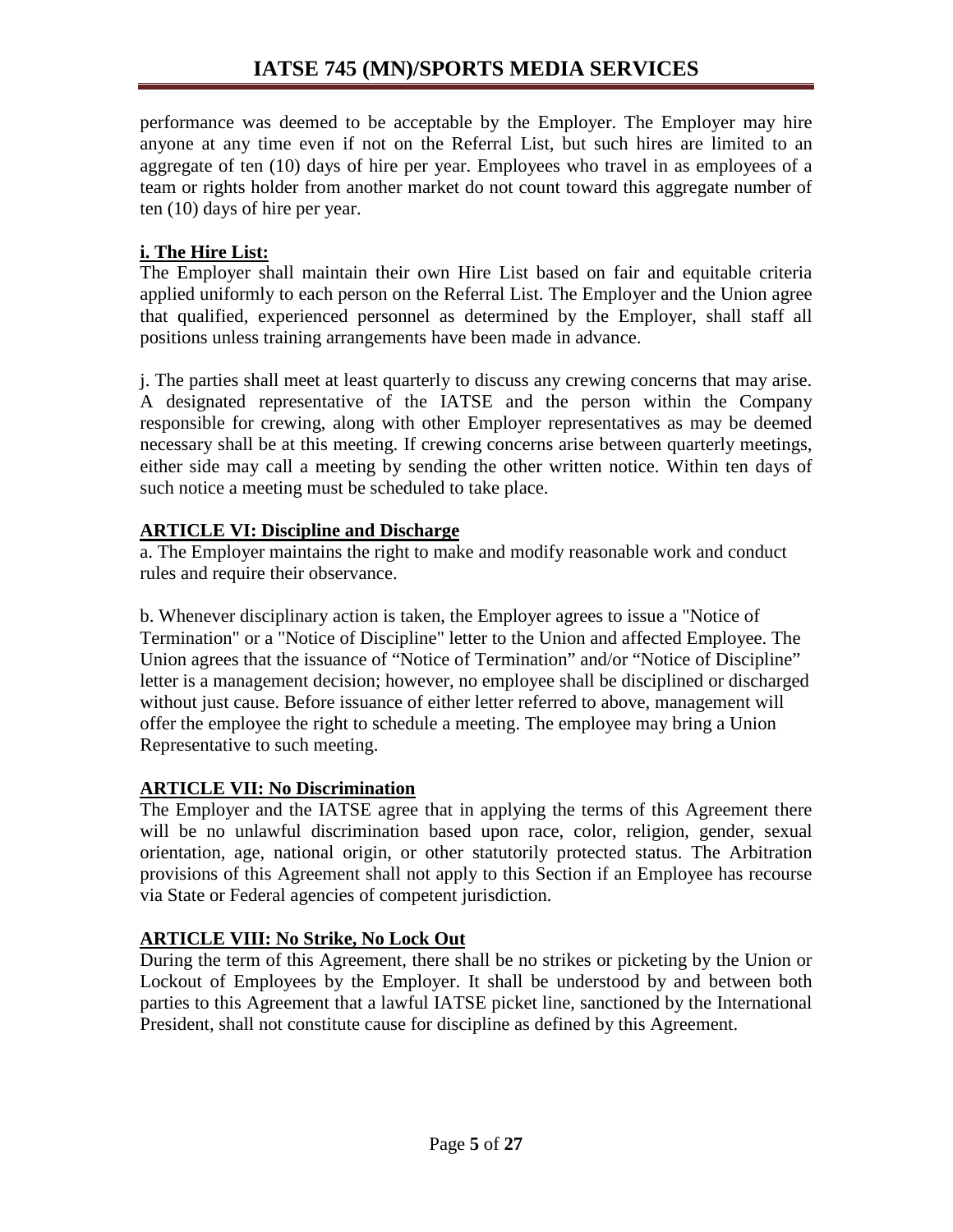#### **ARTICLE IX: Stewards**

The Union may appoint one steward for each production. No steward shall be subject to penalty, discipline, layoff, or discharge for any act in the performance of their duties as steward and acting by the authority of the Union, provided they continue to perform their job responsibilities in an acceptable manner.

#### **ARTICLE X: Access**

Representatives of the Union shall be permitted reasonable access to all sites where persons covered by this Agreement are performing services. The Employer is not responsible for restricted admittance policies, but will use its best efforts to assist Union Representatives with access difficulties.

#### **ARTICLE XI: Grievance and Arbitration**

a. In the event that the IATSE or the Employer contends that the other party has violated a provision of this Agreement, the following procedures shall be applicable:

1. Within ten (10) business days of the time the employee, Employer or the Union knew (or reasonably should have known) of the event giving rise to the grievance, the appropriate party must give written notice to the other party of the claim.

2. A representative of the IATSE and a designated representative of the Employer shall, within ten (10) business days after service of notice of the claim, meet and discuss the matter and attempt to effect a settlement of said controversy or dispute. Any agreement arrived at by such representatives shall be final and binding.

3. In the event that such controversy or dispute is not settled by the Employer and the IATSE within twenty (20) working days after the written notice given pursuant to paragraph (1) above, or within ten (10) business days after the meeting referred to in paragraph (2) above, then such controversy or dispute may be submitted to arbitration. The demand for arbitration must be made in writing, no later than forty (40) business days after written notice referred to in paragraph (1) above. Each party shall bear half the cost of the arbitrator's fees and expenses.

4. The parties shall first attempt to agree upon an arbitrator. If such agreement is not reached the arbitrator shall be selected from a list obtained from the American Arbitration Association by alternate striking of names with the Union going first.

b. Processing a claim or discussing its merits shall not be considered a waiver of a defense that the matter is not arbitrable or that it should be denied for reasons which do not go to the merits.

c. The arbitrator shall have no power to modify, add to, or subtract from the terms of this Agreement, but shall only determine whether the Agreement has been violated in the manner alleged in the grievance, and, if so, what the remedy should be within the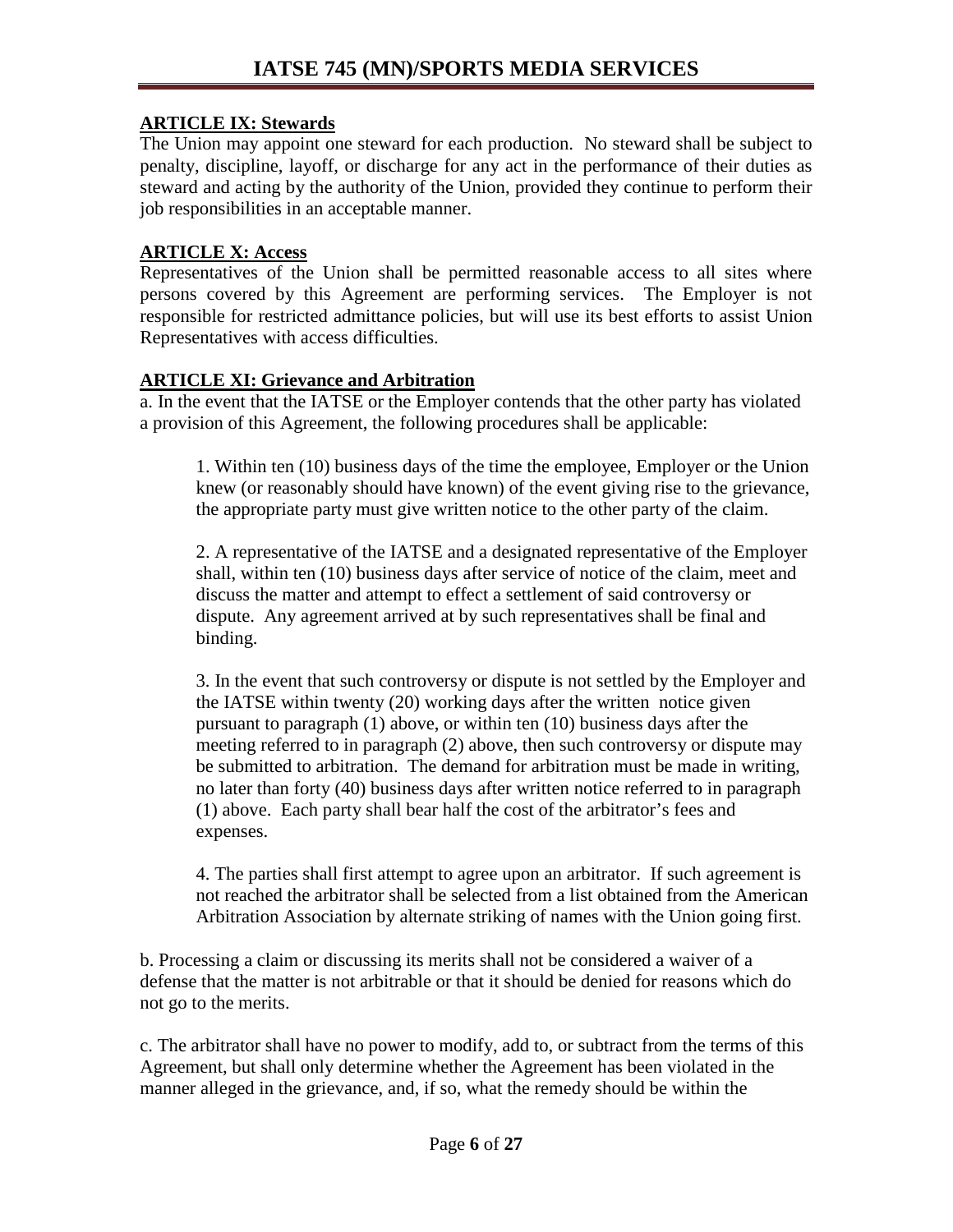meaning of the Agreement.

d. The Employer is not bound by any past practices or understandings except to the extent such past practices or understandings are specifically stated in this Agreement. Past practice may be used in interpreting or applying an express term of this Agreement, but shall not be used to add or modify the express terms of the Agreement.

e. The decision of the arbitrator, within the limits indicated above, shall be final and binding upon the grievant and all parties.

f. The grievance and arbitration procedure is to be the sole and exclusive remedy for any claimed breached of this Agreement or any other grievable dispute relating to the employment by the Employer of employees covered by this Agreement.

g. If a grievance is not processed at any stage in accordance with stated time limits, it shall be deemed withdrawn. All time limits are subject to extension, but only by mutual written agreement.

### **ARTICLE XII: Minimum Conditions**

#### **a. Wages:**

The minimum wage rates, and wage increases, shall be as outlined in "APPENDIX A".

#### **b. Work Day:**

A regular work day shall be computed by totaling the number of hours between the time an employee reports to work and the time the employee is dismissed by the management representative on site at the end of such work day, including meal periods. Employer shall provide employee forty-eight (48) hours' notice of their report to work time ("call time").

#### **c. 10 Hour Minimum Call:**

All employees shall be guaranteed at least ten (10) hours of paid work.

## **d. Work Week:**

The workweek is currently defined as Monday through Sunday. The workweek may be amended from time to time, not to exceed two (2) times per calendar year, upon a thirty (30) day notification to the Union. If any party wishes to discuss this provision, such meeting will occur within the thirty (30) day notification period.

## **e. Overtime:**

1. Employees shall receive overtime of time and one-half  $(1 \frac{1}{2}x)$  times their regular rate for all work in excess of ten (10) elapsed hours from their "in time" on any workday.

2. Employees shall receive double time of two (2x) times their regular rate for all work in excess of thirteen (13) elapsed hours from their "in time" on any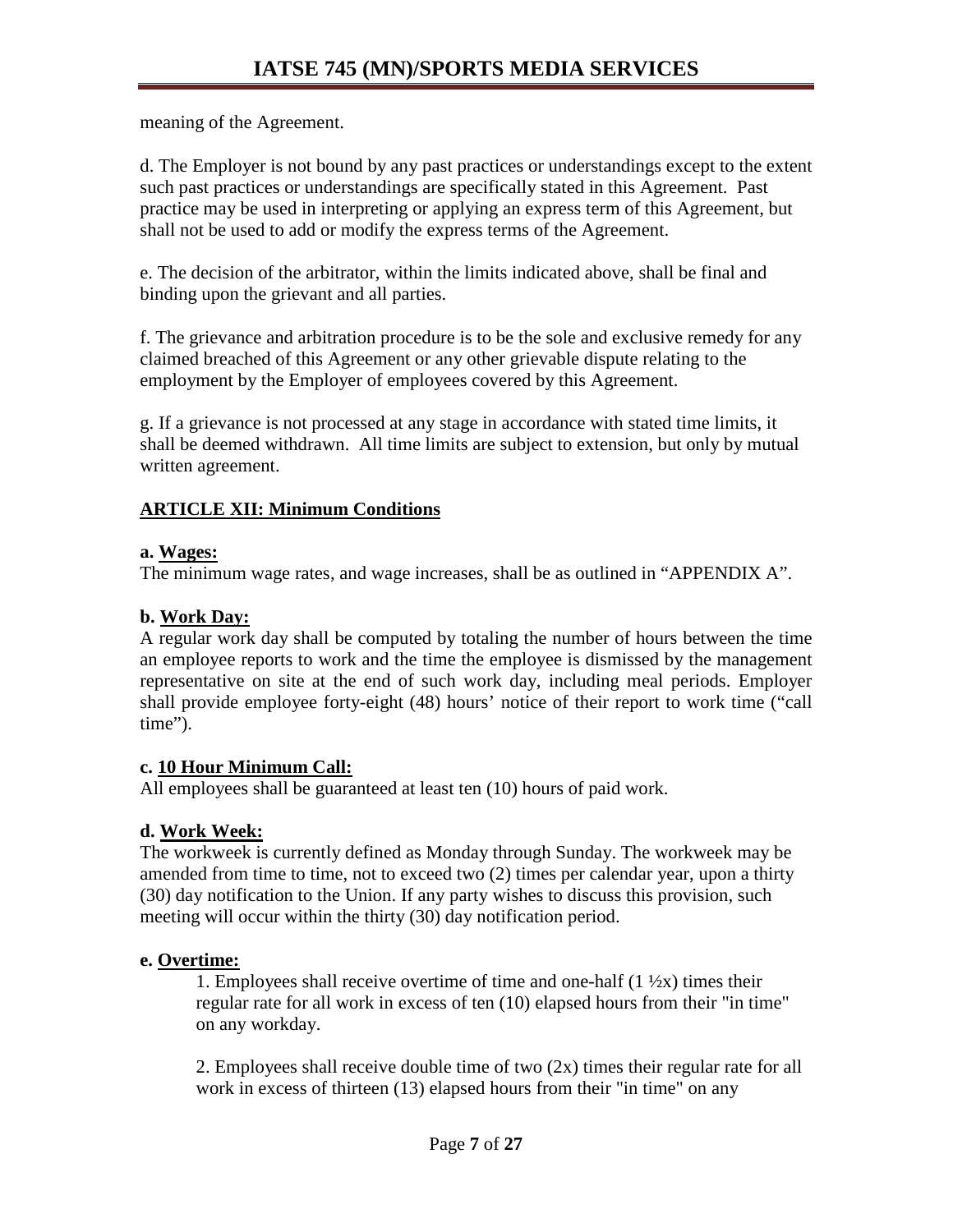workday.

## **f. Pyramiding:**

It is specifically understood that there shall be no pyramiding of over-time pay made under any of the provision of this agreement. Any payment categorized/described as a "Penalty" due under this Agreement shall not be considered "Pyramiding."

### **g. Double Header / Multiple Events:**

1. A regular double header will have a fourteen (14) hour minimum call with overtime being paid after ten (10) hours of actual work in accordance with the overtime provisions of this Agreement.

2. Employees will be notified at least one (1) week in advance regarding the existence of multiple events in a single day. Such employee will be given the option to decline without retribution.

3. A "day-night double header" where the arena is cleared of patrons and a separate ticket is purchased for the second event, employees shall be paid two (2) 10-hour minimum calls.

4. Employees who are engaged for two (2) separate events in the same day (e.g., baseball then hockey) shall be paid as two (2) 10-hour minimum calls. The overtime provisions after ten (10) hours in one workday do not apply until after ten (10) hours have been worked.

## **h. Meal Periods:**

1. All meal periods shall be compensated and will be one (1) hour in length. The meal period shall be scheduled as near to the midpoint in the workday as possible and not to exceed the 6th elapsed hour from the employee's "in time" or return to work from a previous meal break.

2. In the event a crewmember misses a meal break due to work, they will be compensated an additional hour at one and one-half (1 ½**x**) times their straight time rate of pay.

## **i. Rest Periods:**

1. All technicians shall be granted at least two ten (10) minute breaks plus a meal break during a ten hour shift. The Employer will not unreasonably deny a relief breaks when necessary.

2. Employees shall be given ten (10) continuous hours off between the time of dismissal and reporting for the next day's work. This rule shall apply to employees traveling from one assignment to another, unless early travel is at the employee's request and later arrangements are available. If less than ten (10) hours in between calls are given, the employee and the Employer shall mutually agree to one of the following remedies: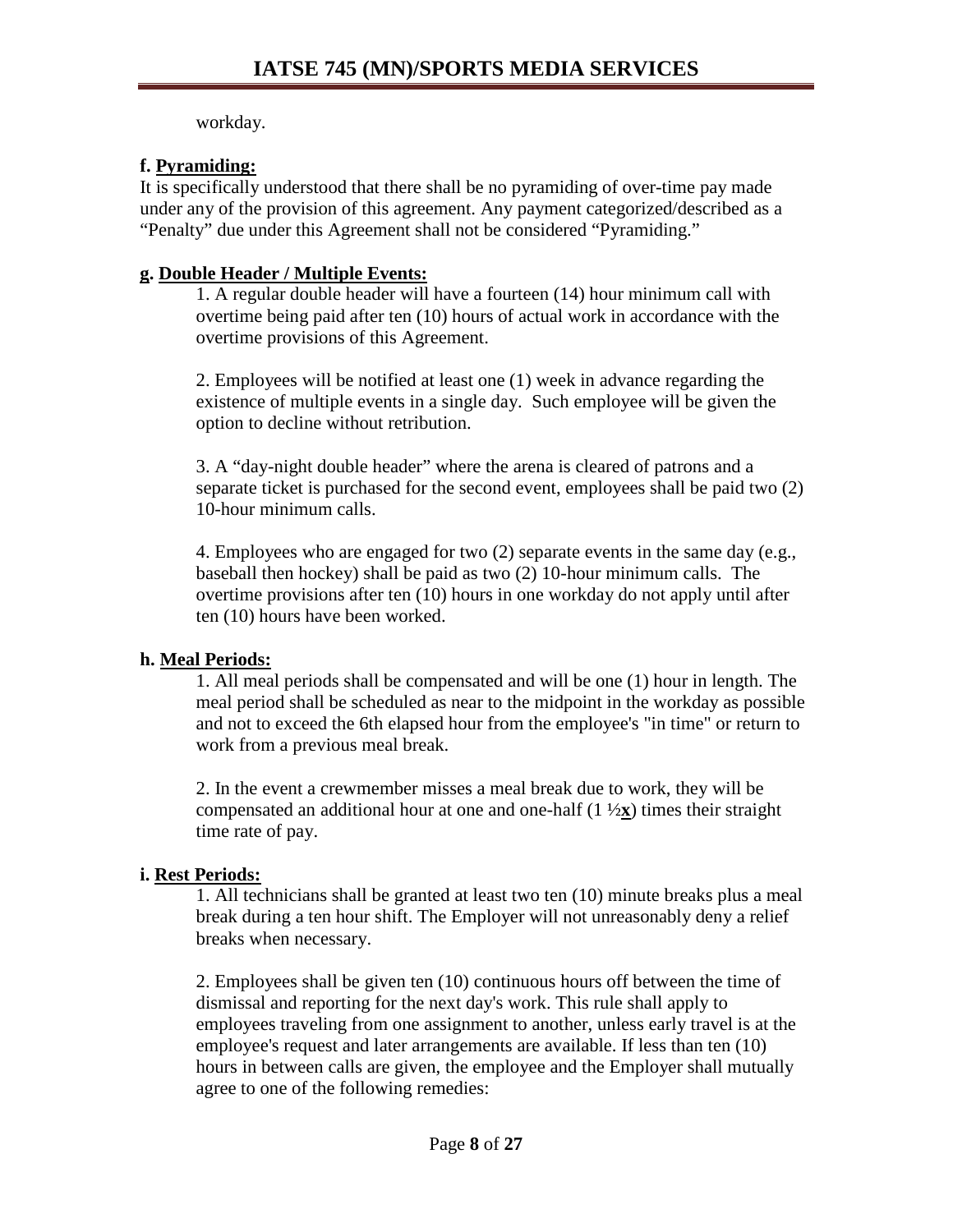- A premium of one and one half  $(1 \frac{1}{2} \times x)$  times the employee's rate shall be paid for hours invading the ten (10) hour rest break.
- The Employer shall provide nearby housing.
- Provide transportation to or from home, the event, or the airport.
- Provide and adjusted call time. The adjusted call time will also count as the employee's "in time" for the day.

3. Employees that must travel after working hours shall be given adequate time and appropriate facilities to clean up before traveling whenever practical to do so.

#### **j. Cancelled Calls:**

1. If the Employer cancels an assignment of a previously booked employee the Employee shall be compensated one half (.5) of their day rate for less than seventy-two (72) hours' notice, and a full day rate for less than forty-eight (48) hours' notice. If the employer offers (or finds a third party to offer) the employee another job during that same time period, no additional fee shall be due as long as the job compensation and circumstances relating to that job are equal to the cancelled call.

2. In the event that operations are temporarily curtailed in whole or part, neither party shall be liable in damages for any delay or default in performing hereunder if such delay or default is caused by conditions beyond its control including, but not limited to Acts of God, strikes, wars, riots, or events which frustrate the purpose of broadcast or make it impossible to continue operations.

#### k. **Parking:**

Employees' actual parking costs shall be reimbursed by Employer up to \$15.00 per event. All parking reimbursements must be submitted to the Employer within two (2) weeks from the conclusion of the event.

## **ARTICLE XIII: Holidays**

a. The following shall be deemed holidays, irrespective of the day of the week on which the holiday may fall: 4<sup>th</sup> of July, Labor Day, Thanksgiving Day, Christmas Day, New Years' Day, and Memorial Day. Additionally, Christmas and New Years' holiday shall start on 6:00 p.m. the day preceding the holiday and end on midnight at the end of the actual holiday.

b. If an employee is engaged to work or travel on any of the holidays listed above, the employee will be compensated at the rate of one and one-half (1.5x) times their applicable rate of pay for the daily guarantee.

## **ARTICLE XIV: Payment of Wages**

a. At no time shall the duties of any employee covered by this Agreement include the handling of Company cash.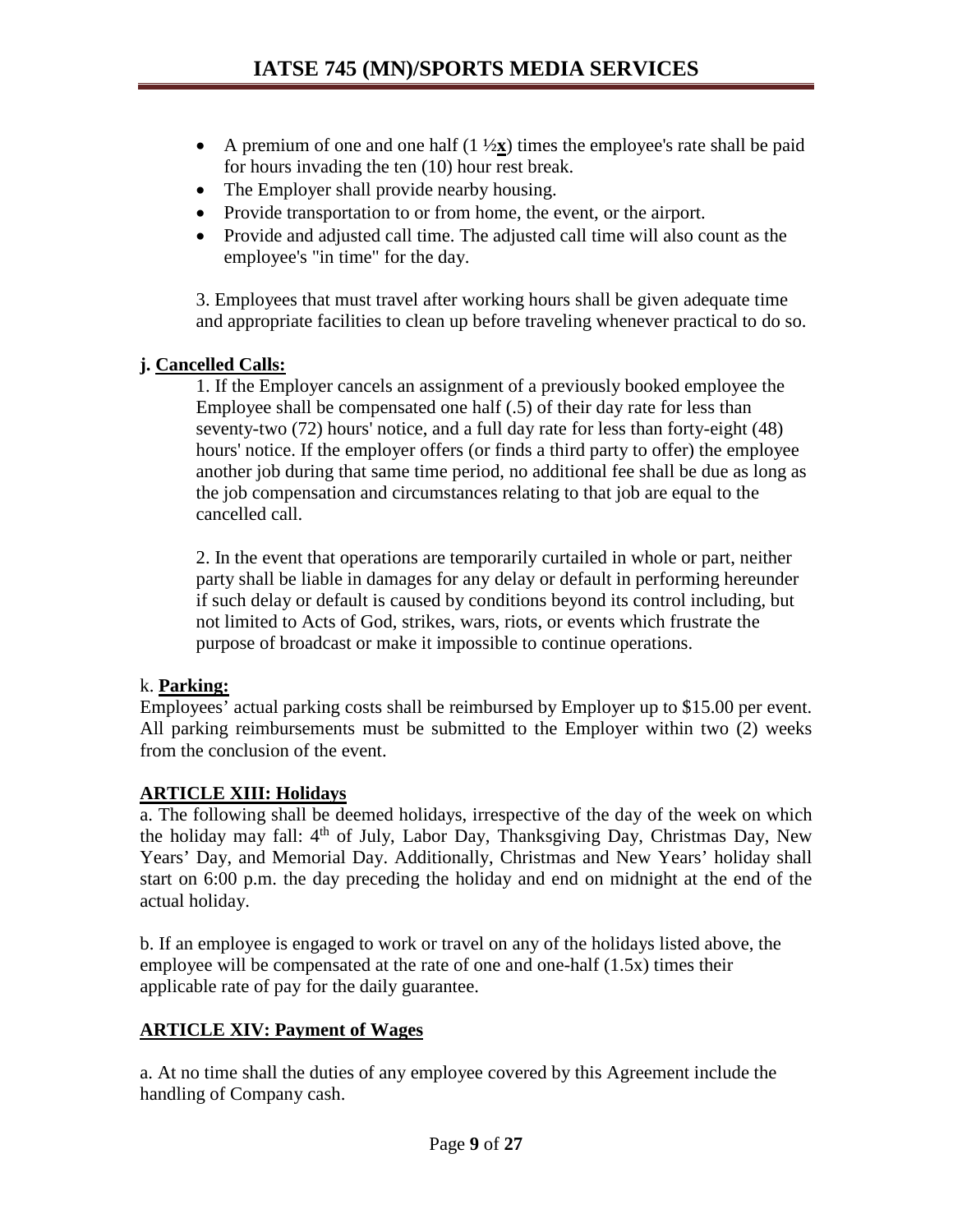b. The Company shall institute the practice of sending detailed information to each employee providing a breakdown of all monies and benefits paid and deducted, from the previous pay period.

c. Employer shall maintain a regular payroll period and employees shall be paid on a twice-monthly basis, assuming employees have performed work during the half of the month corresponding to the pay date.

### **ARTICLE XV: Job Classifications**

a. Technical Directors (TD): Shall work under the direction of the Producer, Director, Engineer in Charge and/or Crew Chief to implement their instructions for providing the visual portion of the telecast. The Technical Director shall have the required skills to program and operate the required switcher, DVE's, DDR/Fast Forward channel outputs, still store and other related equipment necessary to fulfillment of their job skills/responsibilities. Additional skills include, but are not limited to: layout of the monitor wall and tallies; coordination of the tech schedule and performing fax and transmission checks.

b. Audio Mixers (A-1): Shall work under the direction of the Producer, Director, Engineer in Charge and/or Crew Chief to implement their instructions for providing the audio and communications portion of a telecast. The Audio A1 shall have the required skills to program and operate the required audio board and other equipment related to mixing, editing, dubbing, transferring, routing and patching of the required audio, communications and RF portion of a telecast; and operate/perform other related equipment/services necessary to the fulfillment of their job skills/responsibilities. Additional skills include, but are not limited to: running and interfacing of multiple building-to-truck, truck-to truck & other interconnect cabling and performing fax and transmission checks.

c. Audio Assistants (A-2): Shall work under the direction of the Producer, Director, Engineer in Charge and/or Crew Chief to implement their instructions for providing the audio portion of a telecast. The Audio A2 shall have the required skill to setup and troubleshoot microphones, intercom and cabling related to the audio, communications and RF portion of a telecast and operate/perform other related equipment/services necessary to the fulfillment of their job skills/responsibilities. Additional skills include, but are not limited to: assisting/relieving the A1 with their direct skills as may be required; and running & interfacing of multiple building-to-truck, truck-to-truck & other interconnecting cabling.

Audio:

• On a show where there are two (2) or more "on camera" positions used back to back during a single production (e.g. interviews or commentary using headsets, shotgun mics, stick mics, etc.), the company shall engage at least two Assistant Audio Technicians.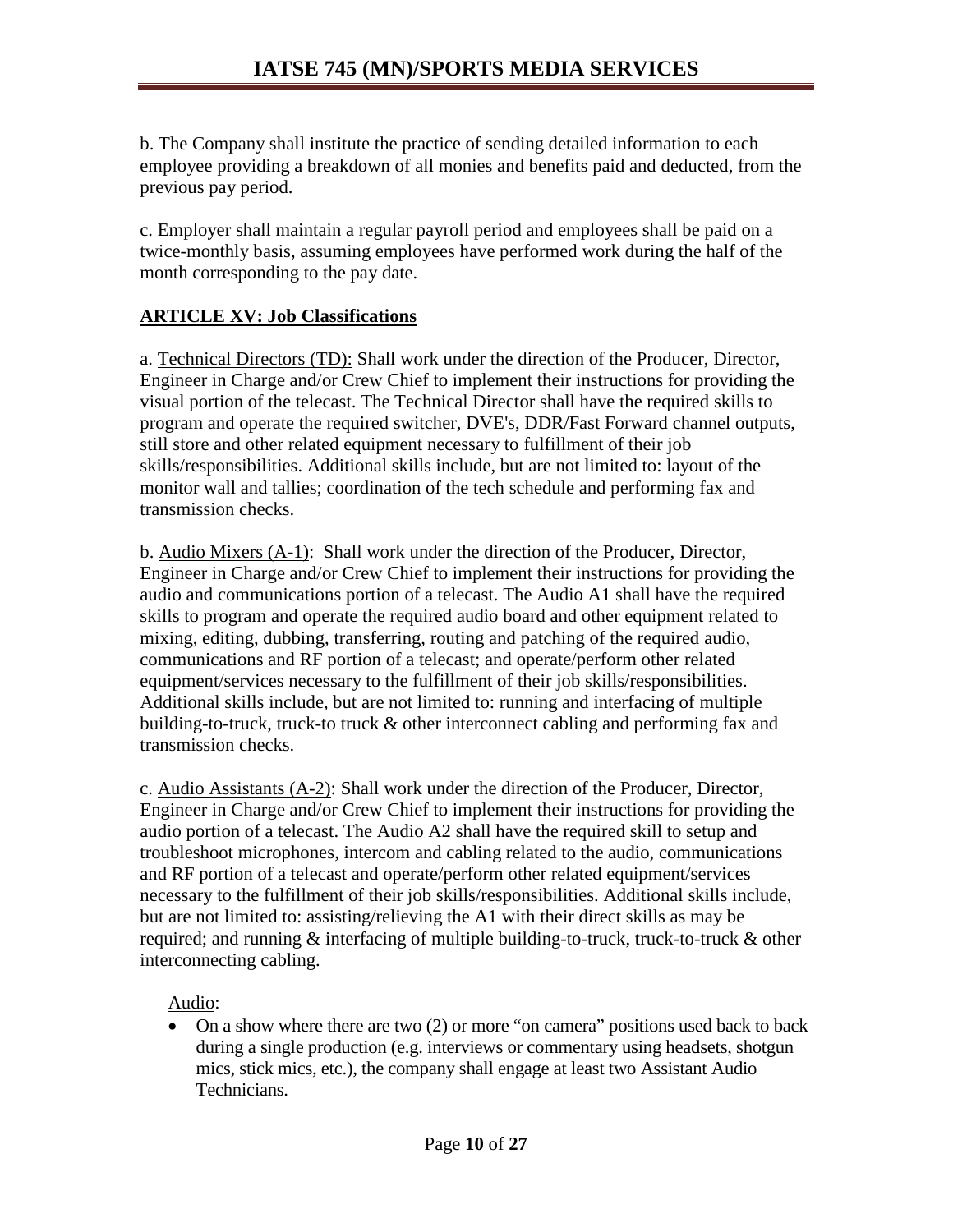- At least two (2) audio assistants shall be employed on productions utilizing RF equipment.
- Audio Assistants shall not be asked to perform the duties of the stage manager, or operate cameras.
- For dual feeds there will be a separate audio crew.
- At least one (1) Audio A2 will be employed for each production.

d. Video Controller**s** (V1): Shall work under the direction of the Producer, Director, Engineer in Charge and/or Crew Chief to implement their instructions for providing the image portion of a telecast. The Video V1 shall have the required skills to execute camera and video cabling, connections and patching; maintain images to broadcast standards; and operate/perform other related equipment/services necessary to the fulfillment of their job skills and responsibilities. Additional skills include, but are not limited to: running and interfacing of multiple building-to-truck, truck-to-truck & other interconnect cabling.

e. Assistant Video Controller (V2): Shall work under the direction of the Video Controller (V1), Producer, Director, Engineer-In-Charge and/or Crew Chief to implement their instructions for providing the image portion of a telecast. The Assistant Video Controller (V2) shall have the required skills to execute camera and video cabling, connections, and patching; to maintain images to broadcast standards; and to operate/perform other related equipment/services necessary to the fulfillment of their job skills and responsibilities. Additional skills include but are not limited to: assisting/relieving the V1 with their direct skills as may be required; running and interfacing with multiple building-to-truck, truck-to-truck, and other interconnected cabling.

Video:

- A single Video Controller can paint and/or iris no more than nine (9) cameras including color corrected feeds. Clock, scoreboard and locked off POVS are not included unless the video controller is asked to actively color correct the POVS. After nine (9) cameras a second experienced video controller is required.
- In the event of a dual feed there shall be a second video operator engaged.
- Where a second Video Controller is engaged, they shall be assumed to share the overall video workload.

f. Graphics Operator: Shall work under the direction of the Producer, Director, Engineer in Charge and/or Crew Chief to implement their instructions for providing the graphics portion of a telecast. The Graphics Operator shall have the required skills to program, operate, and download the required graphics elements (manually or *via* download). The Graphics Operator will use a generator/computer to create, program, edit and display graphics and operate perform other related equipment/services necessary to the fulfillment of their job skills and responsibilities.

Graphics:

• Graphics Operator shall receive an additional fifty dollar (\$50.00) fee if no Graphics Coordinator is hired.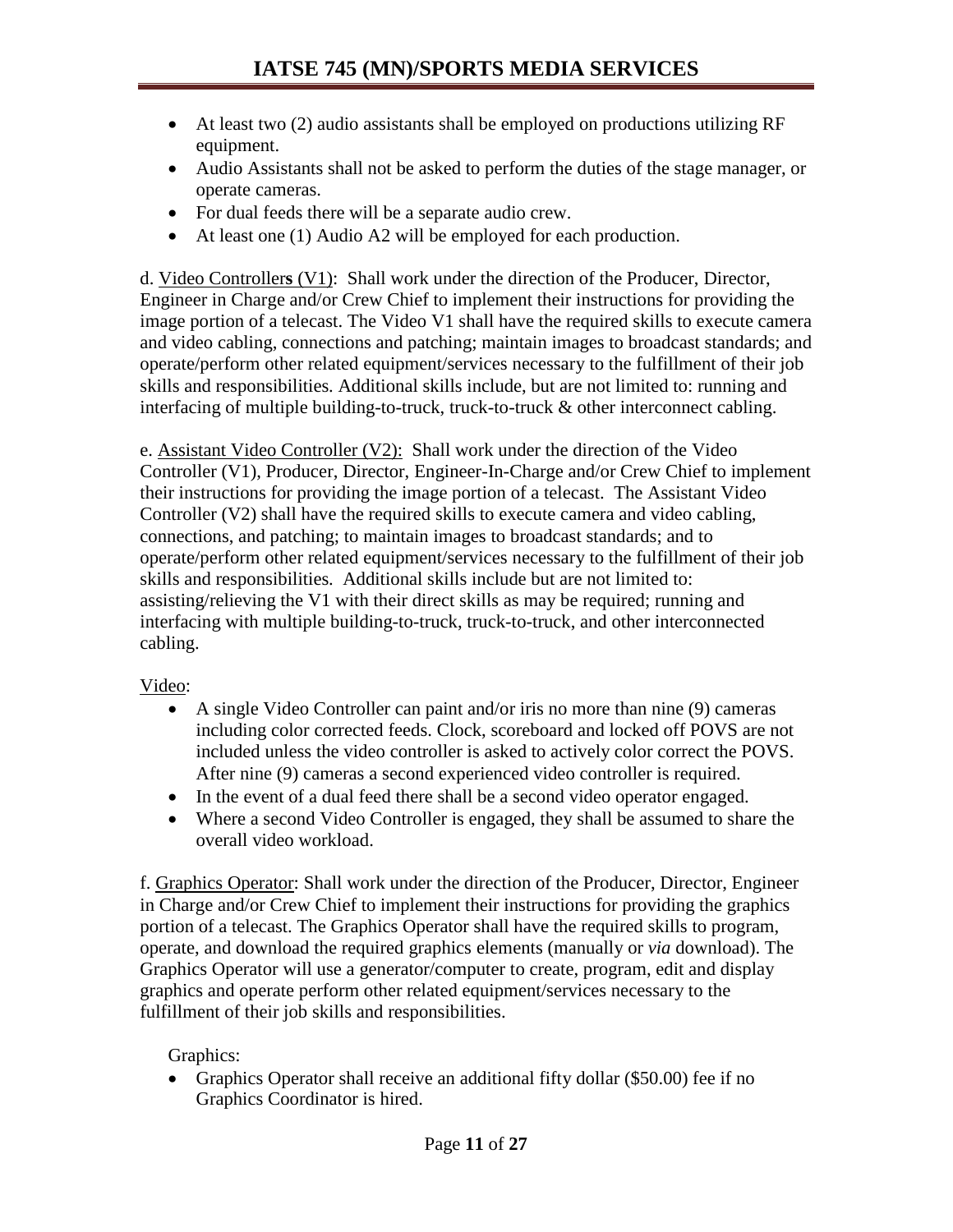g. Graphics Coordinator: Shall work under the direction of the Producer, Director, Engineer in Charge and/or Crew Chief to implement their instructions for coordinating the graphics portion of a telecast. The Graphics Coordinator shall have the required skills to assist the Graphics Operator and/or coordinate the required graphics used on air and operate/perform other related equipment/services necessary to the fulfillment of their job skills and responsibilities.

h. Hard Camera Operator: Shall work under the direction of the Producer, Director, Engineer in Charge and/or Crew Chief to implement their instructions for providing hard studio-type camera operations. The Hard Camera Operator shall have the required skills to cable, assemble and operate hard studio-type video cameras; assist with cabling, setup of video monitors and lighting, telestrator, and radar/speed gun. Operators shall have the ability to assist the Video Operators and truck engineers in troubleshooting and operate perform other related equipment/services necessary to the fulfillment of their job skills and responsibilities. Additional skills include, but and not limited to: running of multiple building-to-truck, truck-to-truck & interconnect cabling.

i. Handheld Camera Operator: Shall work under the direction of the Producer, Director, Engineer in Charge and/or Crew Chief to implement their instructions for providing handheld camera operations. The Handheld Camera Operator shall have the required skills to cable, assemble and operate handheld video cameras; assist with cabling, setup of video monitors, lighting, telestrator, and radar/speed gun. Operators shall have the ability to assist the Video Operators and truck engineers in troubleshooting and operate/perform other related equipment/services necessary to the fulfillment of their job skills and responsibilities. Additional skills include, but are not limited to: running of multiple building-to-truck, truck-to-truck & other interconnect cabling.

j. Robotic Camera Operator: Shall work under the direction of the Producer, Director, Engineer in Charge and/or Crew Chief to implement their instructions for providing remote-controlled camera operations. The Robotic Camera Operator shall have the required skill to cable, assemble, balance, operate and tear down the Robotic style camera crane as well as the ancillary equipment that goes with robotics. The Robotic Camera Operator shall have the ability to assist the Video Operators and truck engineers in troubleshooting and operate/perform other related equipment/services necessary to the fulfillment of their job skills and responsibilities. Additional skills include, but are not limited to: running of multiple building-to-truck, truck-to-truck & other interconnect cabling.

k. Jib Camera Operator: Shall work under the direction of the Producer, Director, Engineer in Charge and/or Crew Chief to implement their directions to provide quality jib-camera maneuvers. The Jib Operator shall have the required skills to cable, assemble, balance, operate, and tear down jib-style camera crane as well as the ancillary equipment that goes with the crane. The operator shall have the ability to assist Video Controller(s) and Engineers in troubleshooting and operate/perform other related equipment/services necessary to the fulfillment of their job skills and responsibilities.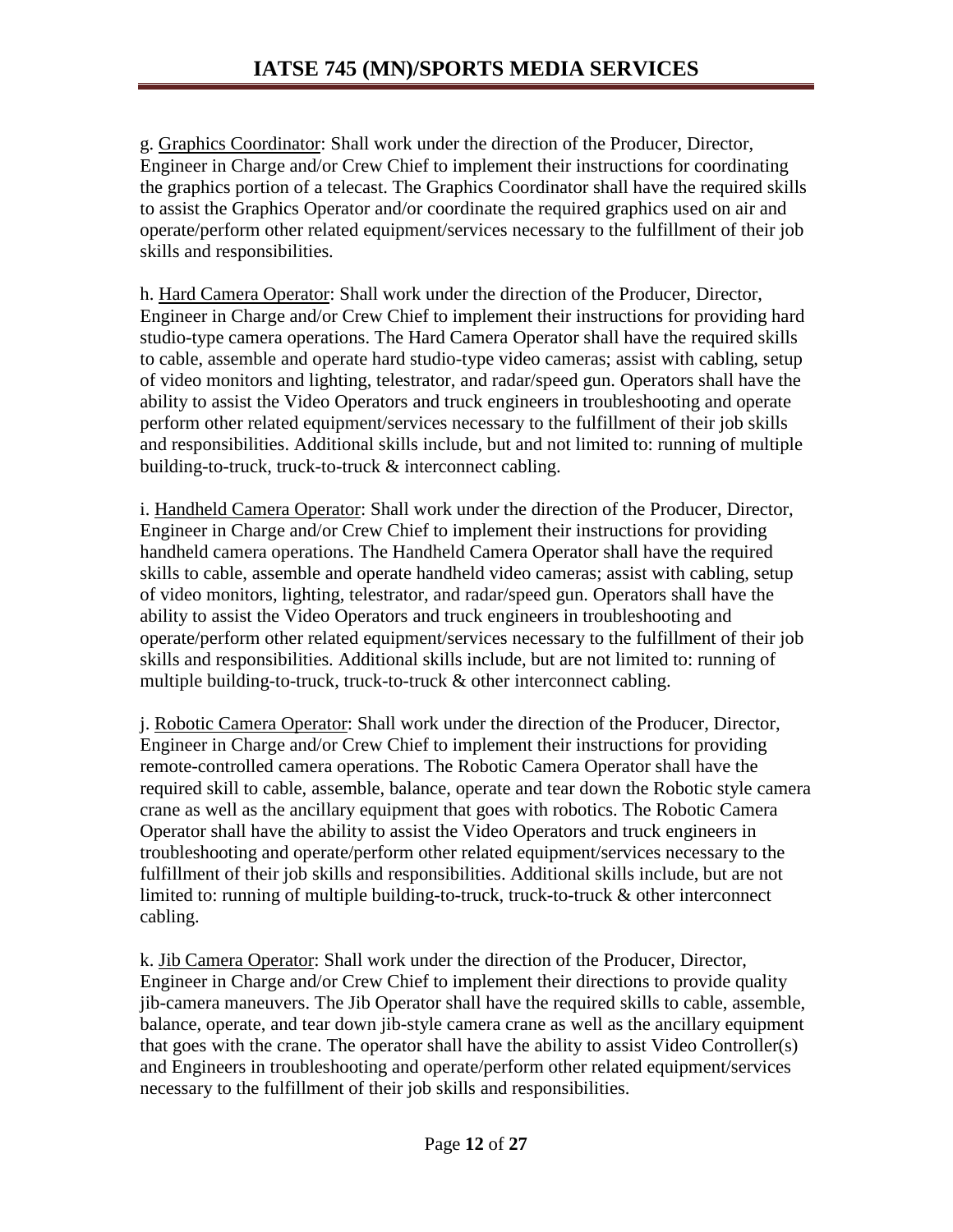l. Stabilizing Camera Operator: Shall work under the direction of the Producer, Director, Engineer-in-Charge, and/or Crew Chief to implement their instructions for providing remote-controlled camera operations. The Stabilizing Camera Operator shall have the required skill to cable, assemble, balance, operate, and tear down the camera as well as the ancillary equipment that goes with the Stabilizing Camera. The Stabilizing Camera Operator shall have the ability to assist the Video Controller(s) and truck engineers in troubleshooting and to operate/perform other related equipment/services necessary to the fulfillment of their job skills and responsibilities. Additional skills include, but are not limited to: running of multiple building-to-truck, truck-to-truck, and other interconnect cabling.

#### Camera:

- Robotic Camera Operators shall receive a call in time the same as the earliest crewmember for the event. Robotic Operators shall not be required to operate more than two (2) cameras at any one time or set up more than one system without assistance (for example; a utility to provide assistance).
- Any employee not engaged as a Camera Operator will receive additional compensation of twenty-five dollars (\$25.00) for operating "Booth" cameras for twenty (20) minutes or less.
- Any Camera Operator performing ENG duties shall receive an additional seventyfive dollars (\$75.00) per shift (limited to one \$75.00 fee per show).

m. Capture Playback Operator 3 (RO/CPO3): Shall work under the direction of the Producer, Director, Engineer-in-Charge, and/or Crew Chief and/or Tape AD/Tape Producer to implement their instructions for providing record/playback/slomo operation of a Videotape machine or Replay Only device. The CPO3 shall have the required skills to record, slomo, and playback recorded elements and to operate/perform other related equipment/services necessary to the fulfillment of their job skills and responsibilities.

n. Capture Playback Operator 2 (CPO2): Shall work under the direction of the director, producer, EIC, and/or Crew Chief to implement their instructions for providing record/playback/slomo operation of videotape machine(s) or digital recording device. The CPO2 shall have the required skills to record, slomo, perform simple editing functions for rollouts and bumpers only, and playback recorded elements and to operate/perform other related equipment/services necessary to the fulfillment of their job skills and responsibilities. Additional skills include, but are not limited to: monitor and router layout and organizing and assembling melts.

o. Capture Playback Operator 1 (Lead EVS/CPO1): Shall work under the direction of the Producer, Director, Engineer in Charge and/or Crew Chief and/or Tape AD/Tape Producer to implement their instructions for providing record/playback/slomo operation and playlist execution of a multi-channel video recording device. The CPO1 shall have the required skills to record, edit (assembly of various elements), slomo, playback, construct, and execute elements/playlists and to operate/perform other related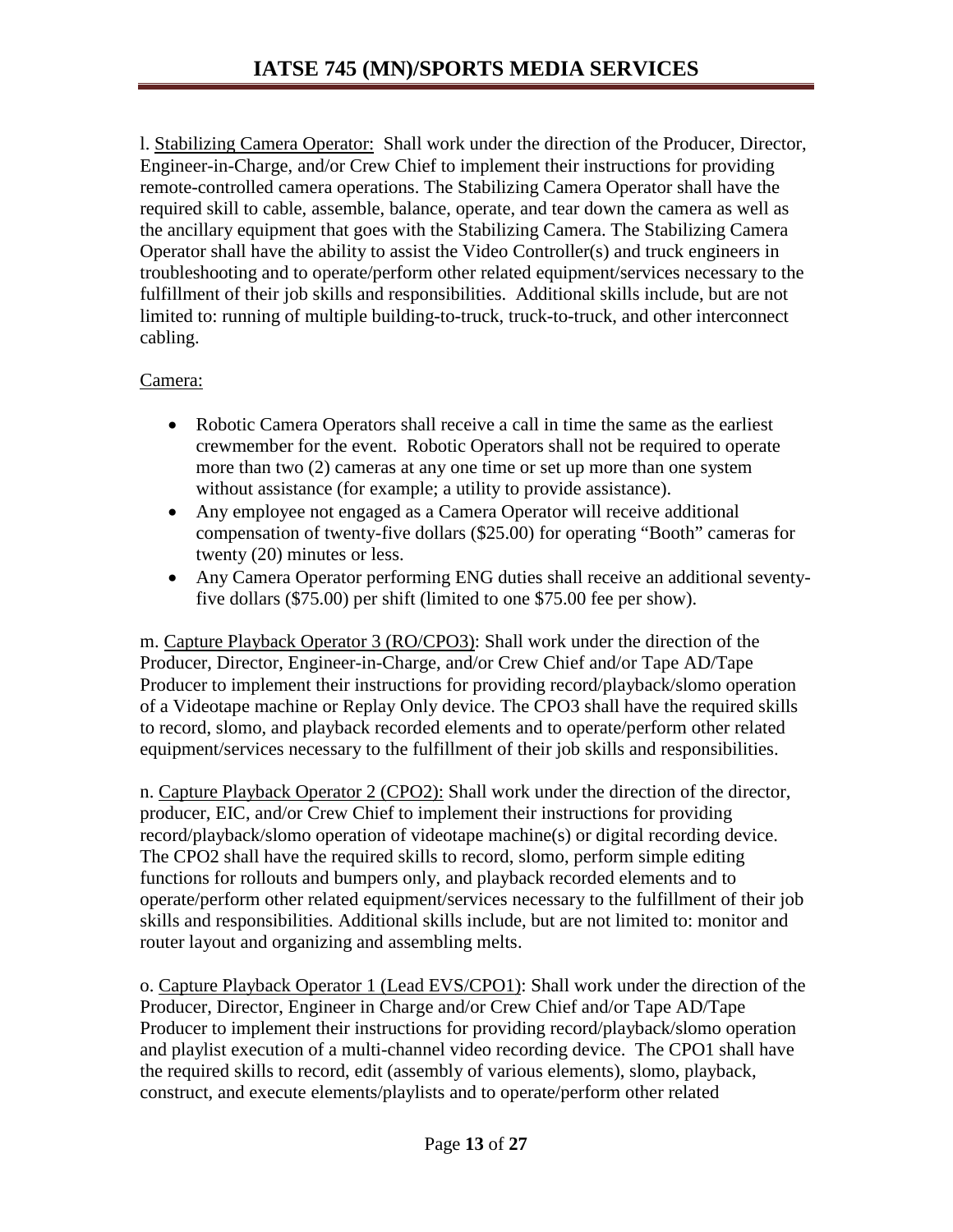equipment/services necessary to the fulfillment of their job skills. Additional skills include, but are not limited to: monitor and router layout and organizing and assembling melts.

Capture Playback:

- Operators shall not be assigned to run more than two (2) slow motion machines at one (1) time.
- Multi-channel machines: If more than four (4) playback channels are utilized, a minimum of three (3) operators shall be employed. A CPO3 will not be responsible for more than four (4) production-controlled channels during a show. A 6-channel machine operator will be paid at the CPO1 regular rate of pay.

p. Score Box Operator: Shall work under the direction of the Producer, Director, Engineer in Charge and/or Crew Chief to implement their instructions for providing score box computer operations. The Score Box Operator shall have the required skills to setup and operate the required computer: input statistics and graphic elements (manually or via download); and operate/perform other related equipment/services necessary to the fulfillment of their job skills and responsibilities. Additional skills include, but are not limited to: setup and troubleshooting of radar/speed gun.

If the employer utilizes a score box during the production it must employ an operator (unless per past practice the score box is used to only display a logo).

q. Utility: Shall work under the direction of the Producer, Director, Engineer in Charge and/or others to implement their instructions for assisting camera and/other operations. The Utility shall have the required skills to cable and assist with the operations of all video, audio and lighting equipment; provide active cable assistance to moving camera operators during all phases of camera operations; assist other crew and truck engineers in troubleshooting and perform other related services necessary to the fulfillment of their job skills and responsibilities. additional skills include, but are not limited to: running of multiple building to-truck, truck-to-truck & other interconnecting cabling; setup of monitors, radar/speed gun, and telestrator (also including sets and stage materials).

Utility:

• A dedicated Utility worker shall be assigned to all Handheld Camera Operators, unless the handheld camera is at a location that does not move during the event.

r. Stage Manager: Shall work under the direction of the Producer, Director, Engineer in Charge and/or Crew Chief to implement his/her instructions for providing management of on-air talent. The Stage Manager shall have the required skills to assist talent and operate/perform other related equipment/services necessary to the fulfillment of his/her job skills and responsibilities.

If a late call individual's (Score Box Operator or Stage Manager) call in time is adjusted to earlier than three (3) hours before the game/event start time, prior arrangements will be made with that employee.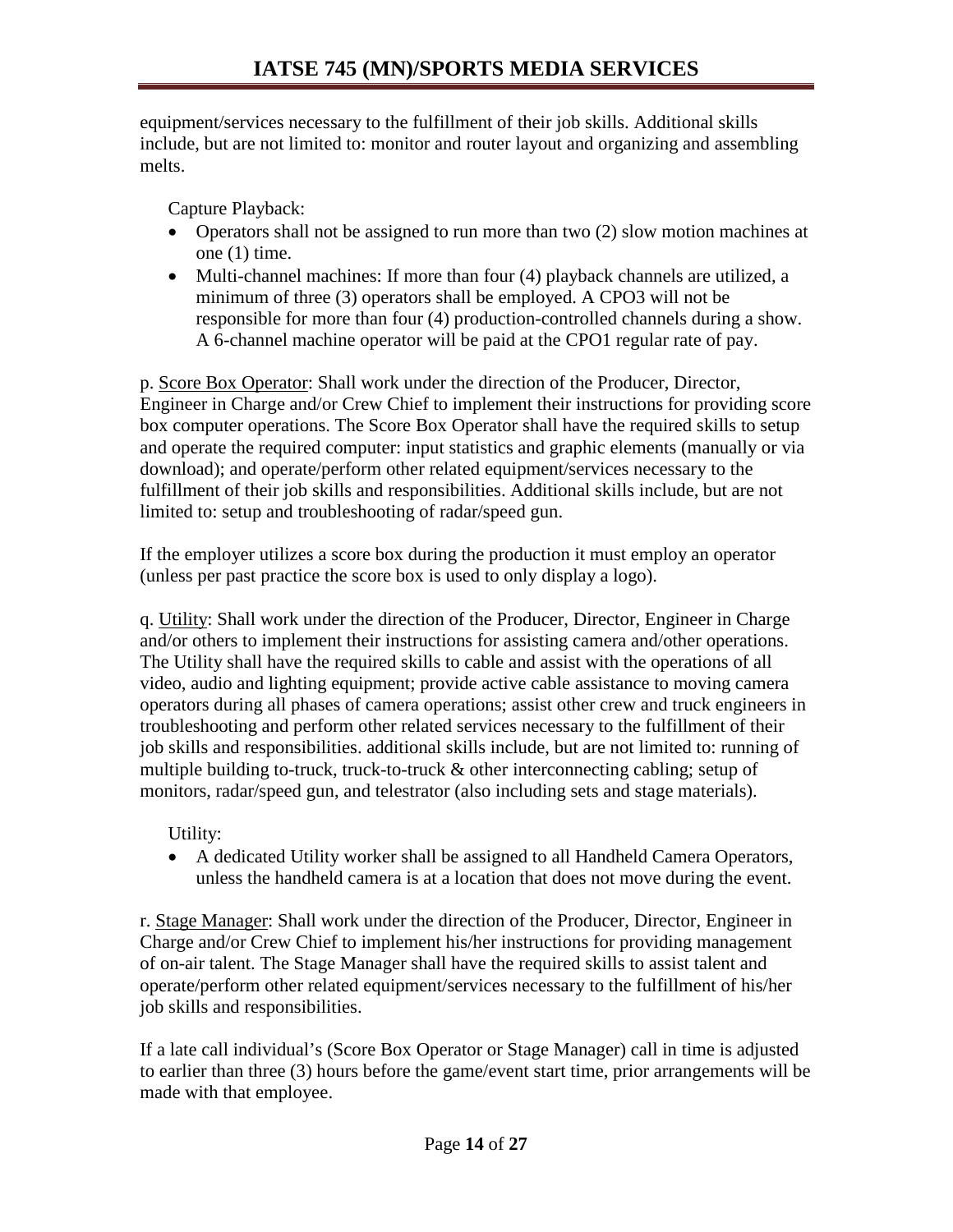s. Statistician: Shall work under the direction of the Producer, Director, Graphics Coordinator and/or talent to provide statistical information for the Graphics Coordinator and/or talent that pertains to the event as necessary to inform the talent and/or help build graphics for the broadcast. The Statistician should have the knowledge and the ability to research game information as it pertains to the event.

Bargaining unit personnel shall not be responsible for crowd management/control.

#### **ARTICLE XVI: Working Out of Classification and Extra Duty**

An employee whose call was for a given classification but is then assigned the duties of higher paid classification shall be paid at the rate of the higher paid classification for the entire day, except for operation of the booth or clock cameras for twenty (20) minutes or less in duration.

#### **ARTICLE XVII: Safety and Health**

a. The Employer recognizes the need to provide employees a safe and healthy working environment. If safety gear is required for an assignment, the Employer shall provide such gear.

b. The Employer will provide a representative on site that will have knowledge of the client's requirement for the broadcast and will supervise the crew.

c. If a possible unsafe situation occurs during an event, the potential problem should immediately be reported to the management representative on site. The management representative will consult with the job steward and shall make any adjustments to hazards that the management representative feels need immediate attention. No employee shall be disciplined or discharged for failure to participate in an activity that exposes the individual to danger.

d. An active and authoritative safety committee consisting of at least one (1) member of the Union from each local union and an equal number of management representatives shall be established and shall meet as needed to discuss safety problems. The designated union committee member shall not suffer any loss of wages with respect to any meeting involving safety matters.

e. Any employee can inform the safety committee of possible unsafe working conditions. The committee will investigate and within five (5) workdays, either advise the Employer of any unsafe condition(s), or advise the employee that no unsafe condition exists. If the Employer is advised of an unsafe work condition, the condition will be investigated within five (5) days, and corrected as needed.

f. Where access to rest rooms is considered inconvenient, the Employer will provide adequate facilities near the truck location.

g. Cool water will be made available at the truck location from the start to the end of the work call.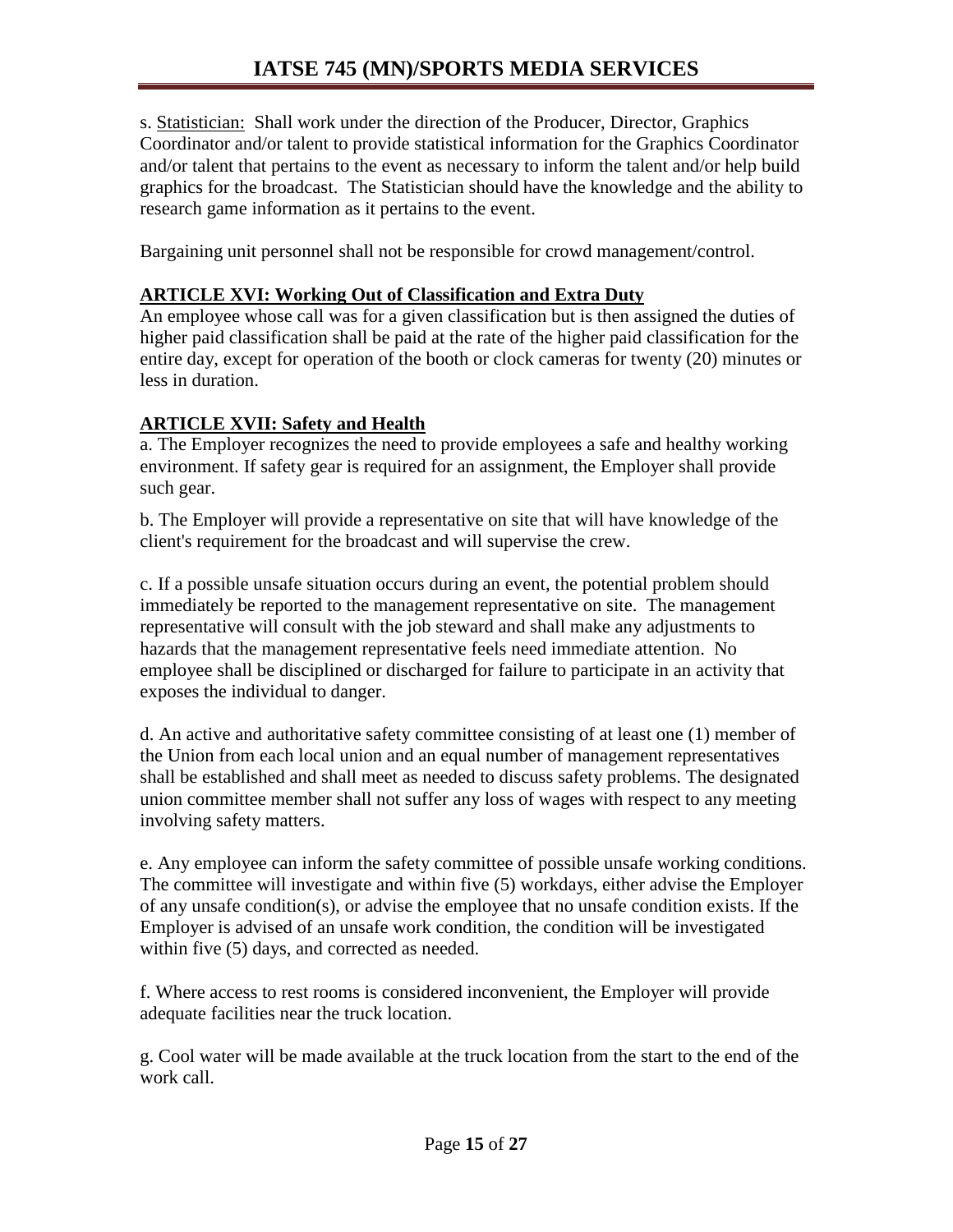### **ARTICLE XVIII: Training and New Technology**

a. The Employer and the Union both agree that it is important for employees to continue to advance their skill and abilities. As new technology emerges the Employer's first priority, to insure the availability of qualified freelancers, will be to train current freelancers in the new technology.

b. Any freelancer currently on the hire list can ask for training in a new job category, and receive that training, as time and equipment is available. Training positions will not be added to an event unless a normal full crew is assigned to the event, in addition to the trainee. If the Employer bills for the trainee's hours the trainee shall also be paid their regular rate. Otherwise, the trainee is unpaid. The Employer and the employee shall mutually agree on compensation to train or supervise training of another employee.

## **ARTICLE XIX: Joint Training Committee**

The Employer and the Union agree that advances in technology require a forum to discuss and resolve issues related to the training of employees covered by this Agreement. To that end, the parties hereby establish a joint training committee. The Committee will research and develop training programs, which are of mutual benefit to the Employer and the Union. The Committee members will be selected on an *ad hoc* basis and will meet and confer at a time agreeable to both parties.

## **ARTICLE XX: Prior Approval for Premium or Penalty Payment**

When an agent of the rights holder requests or compels a technician(s) to provide any of services which require the Employer to pay a premium or penalty for such work, they shall initial a check off sheet that indicates the request(s), and/or have such duties approved by the appropriate Employer designee.

# **ARTICLE XXI: Travel**

- a. It is understood that the Employer shall reimburse each Employee for all travel and living expenses, when travel by such Employee is required or authorized. Additionally, all travel time in connection with any such assignment shall be credited as time worked. For the purposes of this Article, the following definitions apply:
	- Production Cities: Within the jurisdiction under this Agreement, there shall be the following Production Cities:
		- 1. Minnesota: (1)Minneapolis and (2) St. Paul
	- Local Hire: A local hire is an individual who lives within fifty (50) miles of the event location assigned for work. Any such individual is not paid for travel time nor mileage to or from the venue. As such, the Technician's time starts and ends at the site of assignment.
	- Nearby Hire: A nearby hire is an individual who lives more than fifty (50) miles and less than seventy-five (75) miles from the event location so assigned. It is understood that Nearby Hire will be considered "local" when the employee is reporting to and event location within their Production City.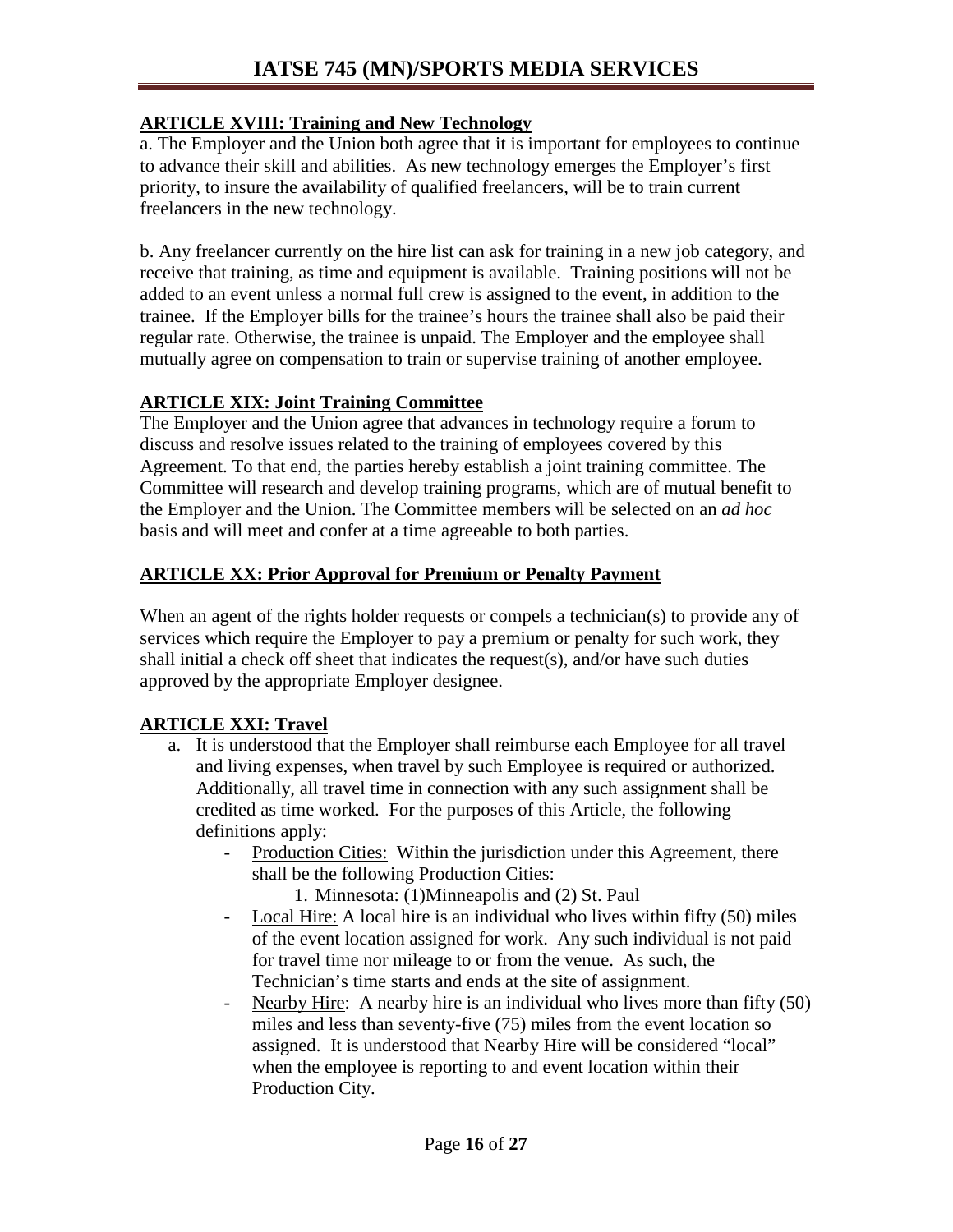- Distant Hire: A distant hire is any employee who lives more than seventyfive (75) miles from the event location so assigned. Such location shall be considered a Distant Location. Employer shall provide Distant Hires overnight lodging as necessary and, regardless, a per diem of \$55 for each day or fraction thereof spent traveling.
- b. Travel by common carrier: Compensation for time spent traveling by common carrier shall commence two (2) hours or one (1) hour for charter plane travel, prior to the scheduled flight time and stops one (1) hour after the completion of the flight. Travel time of five  $(5)$  hours or less shall be paid at one-half  $(\frac{1}{2})$  the employee's Minimum 10-hour Day Rate. Travel time in excess of five (5) hours up to and including eight (8) hours shall be paid at eight (8) hours straight time. It is expressly understood that an eight (8) hour travel day is exclusive of a one (1) hour unpaid meal period. Thus, a travel day is a total of nine (9) hours; of which eight (8) are paid and one (1) hour is and unpaid meal period. Employees traveling in excess of nine (9) total hours up to and including ten (10) hours, shall be paid their minimum 10-hour Day Rate as detailed in Article XII – Minimum Conditions. In the event an employee travels by common carrier in excess of ten (10) hours, all overtime provisions outlined in Article XII shall apply.
- c. Local travel by car: A Local Hire is not paid for travel time nor mileage to or from the venue. As such, the Technician's time starts and ends at the site of assignment.
- d. Nearby travel by car: A Nearby Hire is not paid travel pay but shall receive reimbursement for mileage at the prevailing IRS rate.
- e. Distant travel by car: If a Distant Hire is authorized and travels by car to the location, their mileage will be reimbursed and actual hours required for the drive from the employee's residence to the work location will be paid at an Hourly Travel Rate of twenty-five dollars (\$25) per hour. For work-and-travel or traveland-work days, all time shall be considered work time for the purposes of calculating overtime. When traveling by car on travel only days, employees traveling five (5) hours or less shall be paid five (5) hours at the Hourly Travel Rate. Employees traveling by car in excess of five (5) hours up to and including eight (8) hours shall be paid eight (8) hours at the hourly Travel Rate. Employees traveling by car in excess of eight (8) hours up to and including ten (10) hours shall be paid their minimum 10-hour Day Rate as detailed in Article XII – Minimum Conditions. An employee traveling by car in excess of ten (10) hours shall be paid their 10-hour Day Rate and all overtime provisions of Article XII shall apply.
- f. Lodging: The Employer shall provide for all hotel accommodations (which will also be full-service whenever possible). All hotel rooms will be provided on the basis of single occupancy. Any extenuating circumstances will be discussed with the union and a request for a waiver by the Employer will not be unreasonably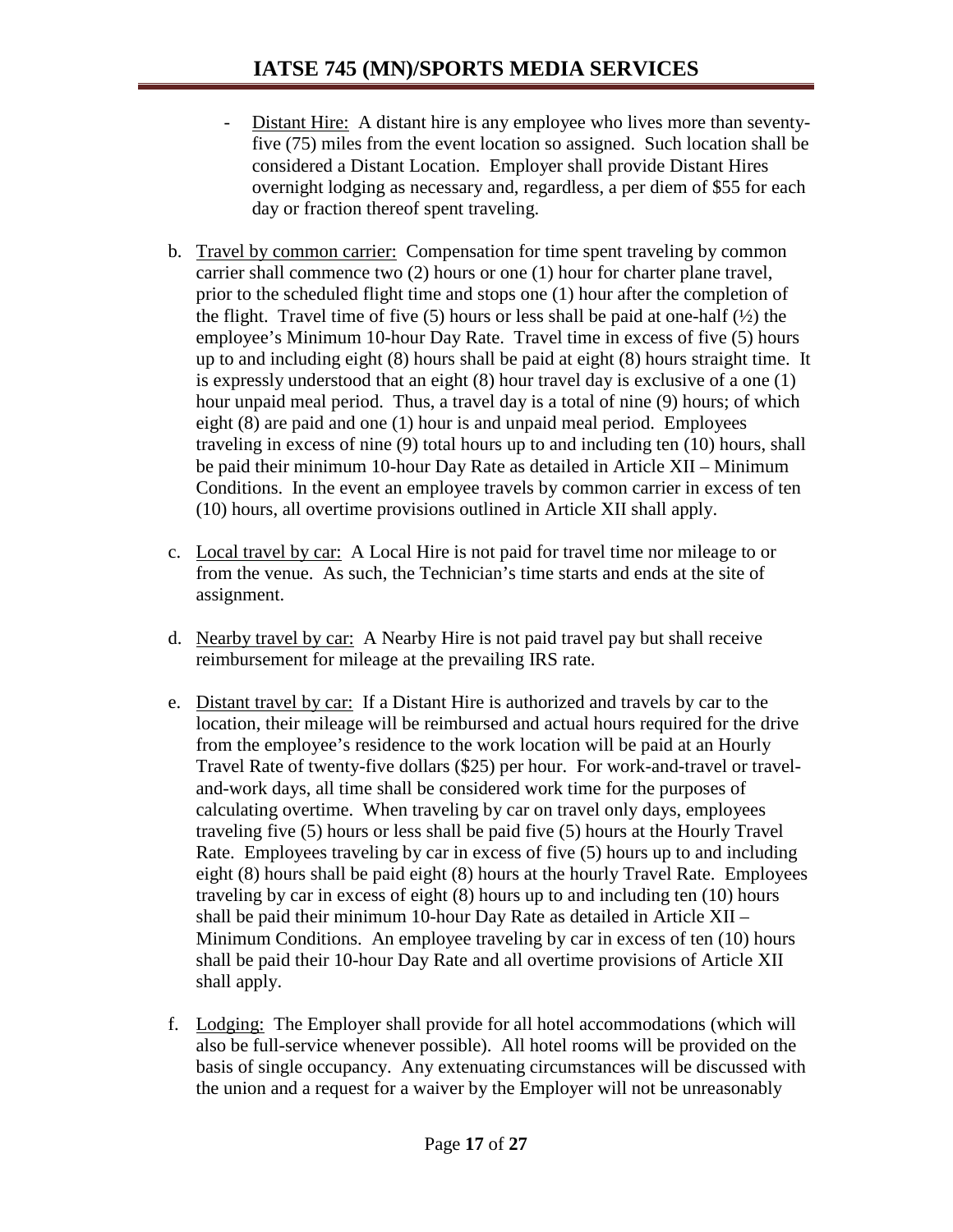denied. A Distant Hire's time starts and ends at the hotel location, and the time spent in transit between the hotel and the event shall be considered work time.

- g. Parking and Personal Vehicle Use: An employee on Distant Location driving a personal vehicle or vehicle rented by the Employer shall be compensated for all parking expenses for vehicles parked at a hotel. If the employee is driving their personal vehicle, such employee will additionally be reimbursed for mileage between the hotel and event location; however, only insofar as the Employer has expressly authorized the employee to use their personal vehicle. Otherwise, the employee shall use the crew transportation provided for by the Employer.
- h. Overnight / Distant Location Parking: For events for which an employee is entitled to per diem, overnight/distant location parking shall be reimbursed with proper documentation at the actual cost of parking at a "Long-Term" location. On consecutive events, the above stated value for parking expenses will be applied to each such event.

j. Dark-days to be paid at one-half (.5) of employee's minimum call with full per diem, full pension, and one-half (.5) of daily minimum healthcare contribution (applicable rate paid for each of the five (5) hours in employee's one-half minimum call).

## **ARTICLE XXII: Labor-Management Committee**

A Labor Management Committee shall be established, with an equal number of representatives from each side. The committee shall meet at least quarterly to discuss issues brought before it. Any member of the committee can submit issues for committee consideration.

# **ARTICLE XXIII: Health and Welfare**

a. For each hour worked by an employee or paid for by Employer, Employer shall contribute to the IATSE Health and Welfare Plan the following:

• From July 1, 2018 to June 30, 2019: \$7.25 per hour

b. The Employer shall contribute to the IATSE Annuity Fund on behalf of each employee the following percentage of such employee's gross wage:

• From July 1, 2018 to June 30, 2019: 4.00%

c. In addition to the mandatory uniform employer contribution for all eligible employees, each such employee may elect to defer part of their salary, subject to statutory limitations and the rules of the Annuity Fund, and the employer will transmit those salary deferrals to the Annuity Fund by the  $10<sup>th</sup>$  day or each month following the end of the month in which the covered services were performed.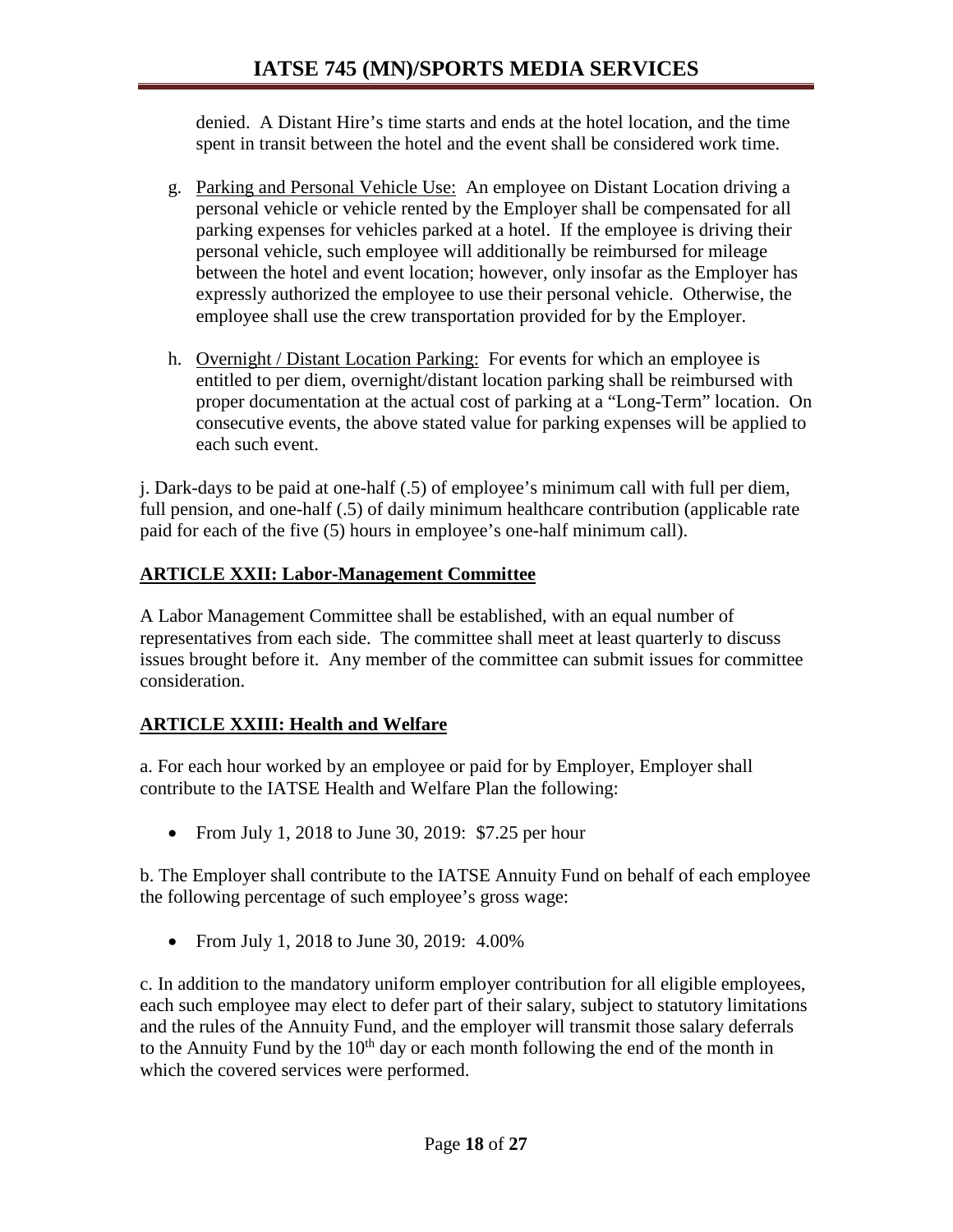d. The Employer shall make the following defined pension plan contributions to the IATSE National Pension Fund on behalf of each employee:

• From July 1, 2018 to June 30, 2019: \$11.00 per day worked

e. Contributions shall be made by separate check to the "IATSE Health and Welfare Fund" and the "IATSE Annuity Fund" and the "IATSE National Pension Fund" no later than the  $10<sup>th</sup>$  of each month in respect to all employment during preceding month on which contributions were payable. In conjunction with each such payment, Employer shall submit a remittance report showing the names of the employees for whom contributions are being made, their social security numbers, their dates of employment, shifts of employment by them as well as the amount of contributions paid for them.

## **ARTICLE XXIII: Separability and Savings**

If any clause of this Agreement shall be determined to be illegal by a court or other tribunal of competent jurisdiction, it shall be severed from this Agreement, and the rest of the Agreement shall not thereby fail or be rendered null and void.

# **ARTICLE XXIV: Entire Agreement**

This Agreement is intended to cover all matters affecting wages, hours and other terms and conditions of employment and all similar or related subjects. During the term of this Agreement neither the Employer nor the Union will be required to negotiate and any further matters affecting these or effecting any other subjects not specifically set forth in this Agreement, whether or not such subjects were discussed or were within contemplation of either or both parties at the time they negotiated this Agreement. There are no understandings or agreements which are not set forth in this Agreement, and any future understandings or agreements are valid and enforceable only if reduced to writing and signed by authorized representatives of the parties.

## **ARTICLE XXV: Term of Agreement**

This Agreement shall be effective as of July 1, 2018 and shall continue to and including June 30, 2019. All terms are effective upon execution of this Agreement. Negotiations for amended terms of this Agreement shall begin upon written request of either party, no later than sixty (60) days before the expiration date. In the event that neither party gives such notice, the Agreement shall be deemed renewed without amendment and shall continue from year to year until notice has been served.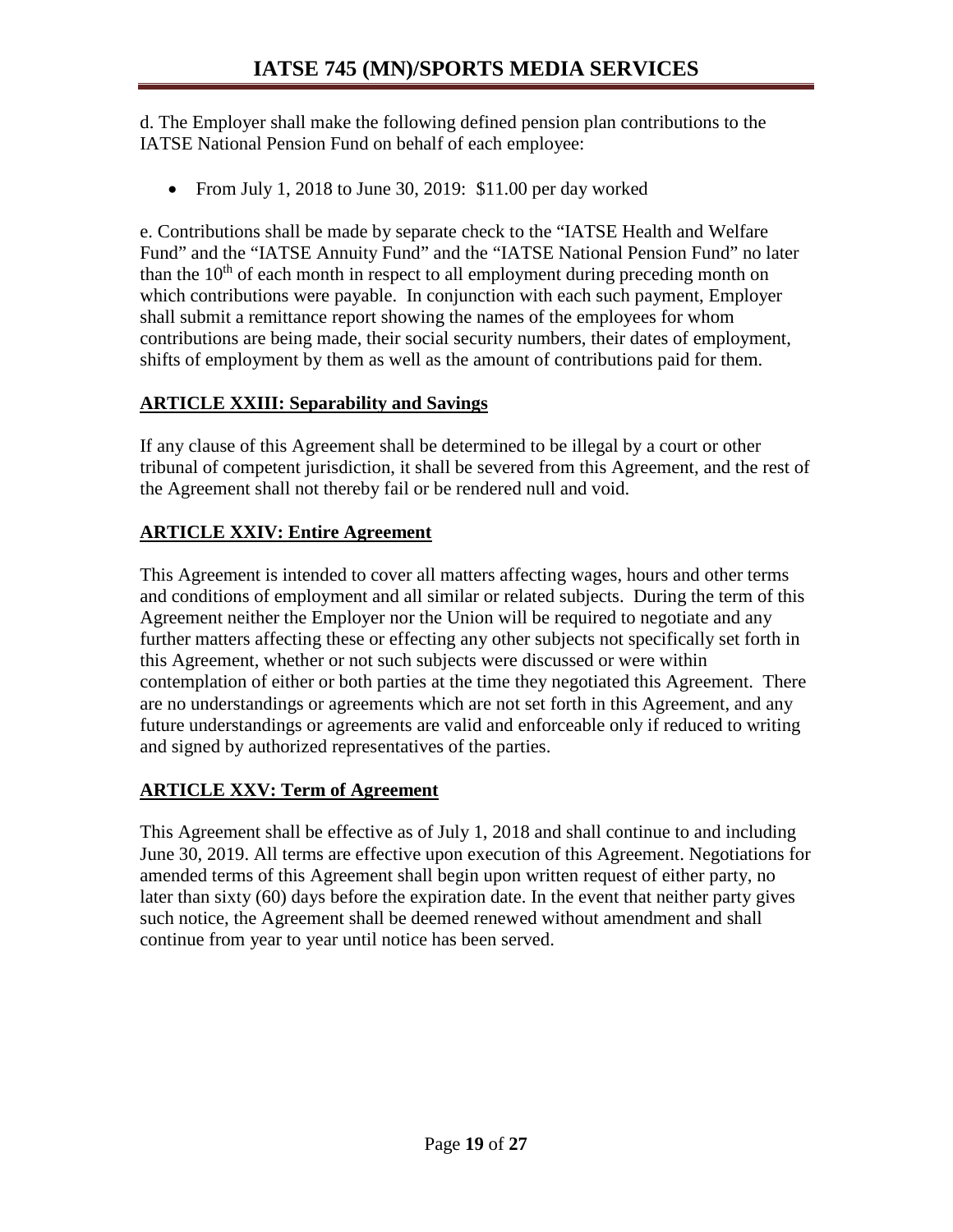\_\_\_\_\_\_\_\_\_\_\_\_\_\_\_\_\_\_\_\_\_\_\_\_\_\_\_\_\_\_\_ \_\_\_\_\_\_\_\_\_\_\_\_\_\_\_\_\_\_\_\_\_\_\_\_\_\_\_\_\_\_

INTERNATIONAL ALLIANCE OF SPORTS MEDIA SERVICES,<br>THEATRICAL STAGE EMPLOYEES, LLC ON BEHALF OF FOX THEATRICAL STAGE EMPLOYEES, MOVING PICTURE TECHNICIANS, SPORTS 1 & FOX SPORTS 2 ARTISTS AND ALLIED CRAFTS

Date: \_\_\_\_\_\_\_\_\_\_\_\_\_\_\_\_\_\_\_\_\_\_\_\_\_\_ Date: \_\_\_\_\_\_\_\_\_\_\_\_\_\_\_\_\_\_\_\_\_\_\_\_\_

**[Remainder of page intentionally left blank]**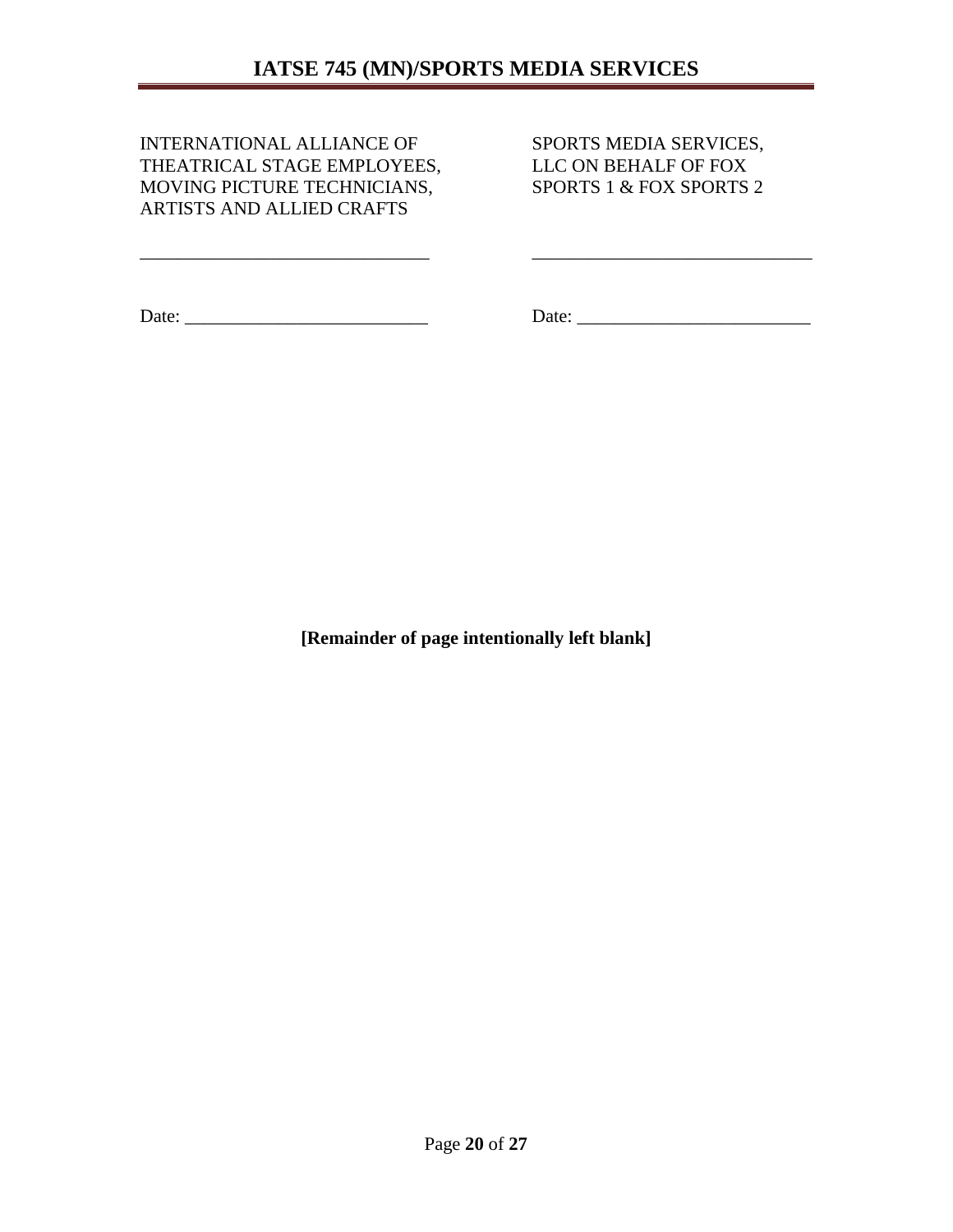# **IATSE 745 (MN)/SPORTS MEDIA SERVICES**

#### **Sideletter #1 – Sports Media Services, LLC Travel Side Letter for FS1 / FS2 Broadcasts**

If Sports Media Services, LLC is engaged to crew or payroll "Non-exclusive Core Travelling Employees" who are hired to travel outside of their home region for an FS1 or FS2 package, the following rates shall apply.

|                           | $8/1/17 - 7/31/18$ | $8/1/18 - 7/31/19$ |
|---------------------------|--------------------|--------------------|
| Crafts                    |                    |                    |
| <b>Technical Director</b> | \$62.76            | \$64.64            |
| Audio A1                  | \$62.76            | \$64.64            |
| Audio Assist A2           | \$56.90            | \$58.61            |
| Parab / Audio A3          | \$34.54            | \$35.58            |
| Video Controller V1       | \$60.27            | \$62.08            |
| Video Assist V2           | \$56.90            | \$58.61            |
| <b>EVS</b> Operator       | \$60.27            | \$62.08            |
| VTR / RO Operator         | \$56.90            | \$58.61            |
| Camera Operator           | \$56.90            | \$58.61            |
| <b>HH Camera Operator</b> | \$56.90            | \$58.61            |
| Robo Camera Op.           | \$60.27            | \$62.08            |
| <b>Graphics Operator</b>  | \$60.27            | \$62.08            |
| <b>Score Box Operator</b> | \$56.90            | \$58.61            |
| Utility                   | \$34.54            | \$35.58            |

Wages for Non-exclusive Core Travelers**:**

Employer shall also pay to Non-exclusive Core Travelers a per diem of \$77.22. The per diem and wages applicable to the 8/1/18 – 7/31/19 time period shall continue beyond the 7/31/19 date unless thereafter renegotiated.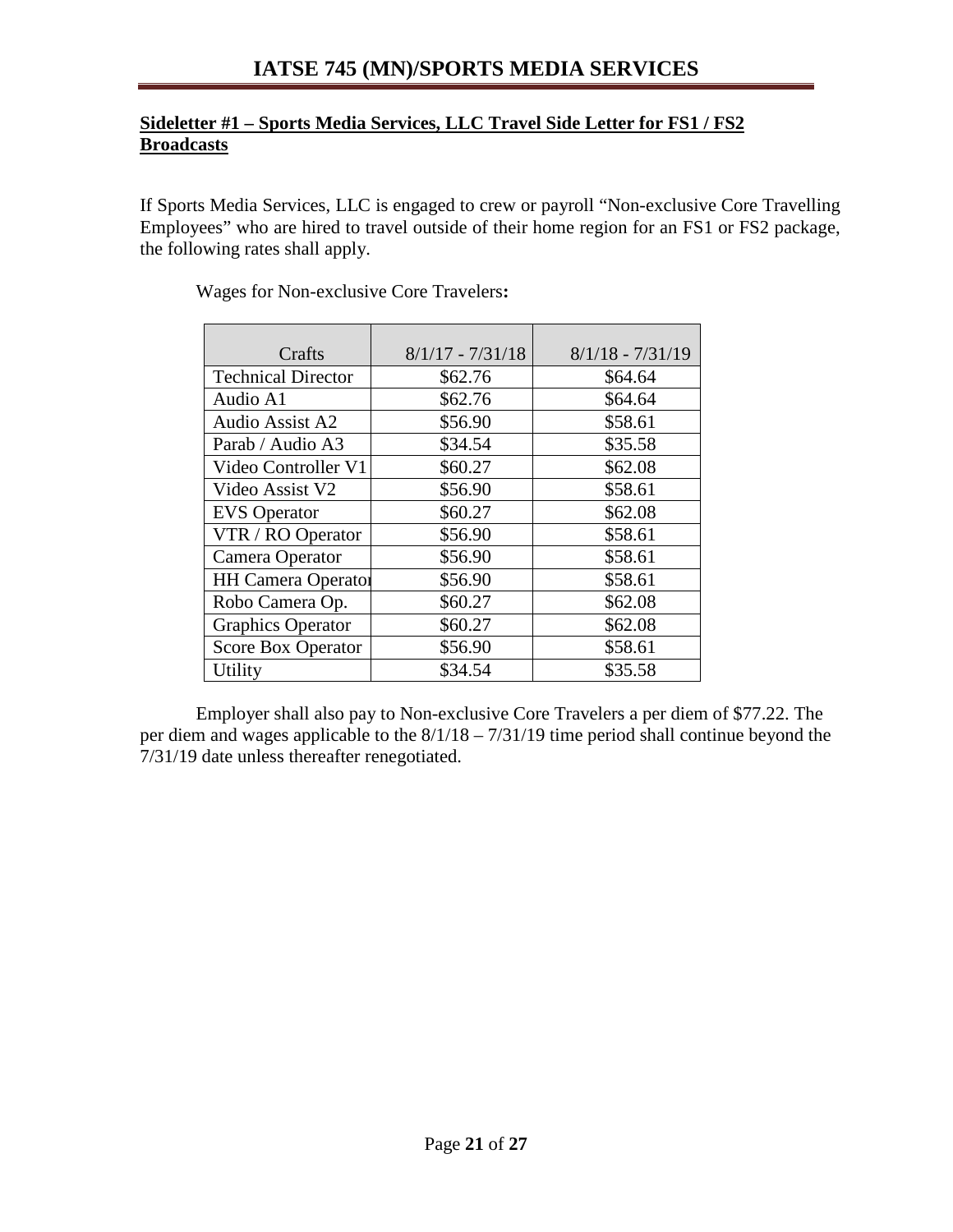#### **Sideletter #2 – Minnesota Stage Managers/Red Hats**

The following serves as a Special Agreement under the IATSE Local 745/Sports Media Services Agreement ("Agreement") with respect to all freelance and regular part-time Stage Managers and Red Hats (aka Commercial Time-Out Coordinators) employed within the state of Minnesota for work performed for "FS1 Remote Productions" (national cable channels) or "Fox Sports Productions" (network channel) in connection with the telecasting of live sports events. The Parties have agreed to cover these two classifications under the same terms and conditions outlined in the Agreement effective July 1, 2018 through the term of the current Agreement. In addition, the terms and conditions cited below are modifications to the Agreement and these terms as modified, not the terms contained in the Agreement are the ones to be relied upon for the term of this Memorandum of Agreement.

- 1. This Agreement is applicable to Stage Managers and Red Hats/Time-Out Coordinators who work in the state of Minnesota on live sports events on the "Fox network channel", "Fox Sports 1", and "Fox Sports 2" only.
- 2. In the event any of the freelance or regular part-time Stage Managers or Red Hats travel from the state of Minnesota to the location of a live sports event, it will be pursuant to the FS Net North/FS1 Remote Production, LLC sideletter.
- 3. Wages:

| Position     | 7/1/2018  |
|--------------|-----------|
| and          | Through   |
| <b>Wages</b> | 6/30/2019 |
| <b>SM</b>    | \$27.19   |
| RH/TOC       | \$27.78   |

- 4. Benefits: As outlined in Article XXIII Health and Welfare.
- 5. No other terms and conditions of the Fox Sports Net North Agreement are modified as a result of this Special Agreement.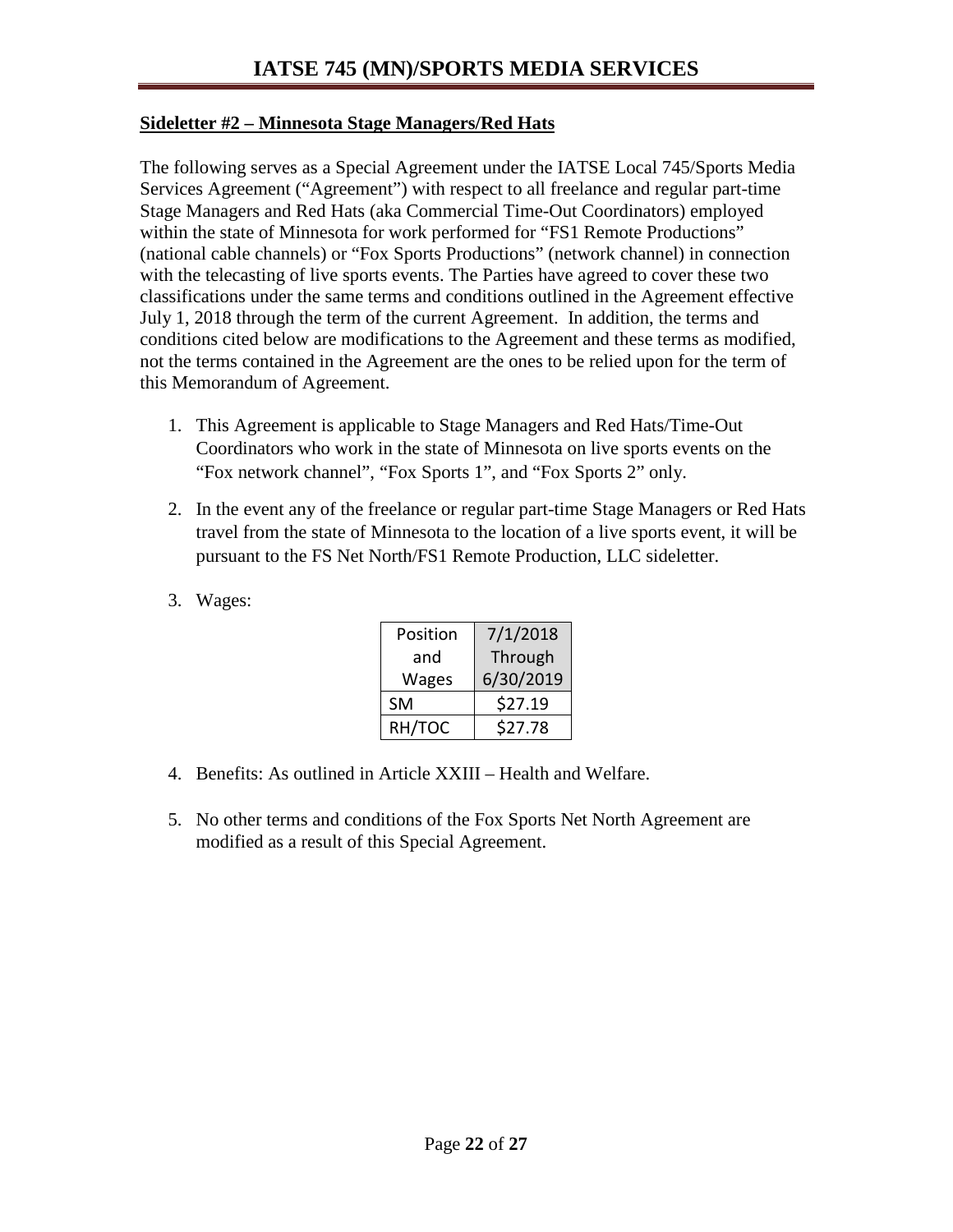#### **Sideletter #3 - Travel**

Consistent with industry past practice, if an employee is transported in to the jurisdiction of a local union of the IATSE from another local union's jurisdiction where the Employers or any subsidiary or DBA of the Employers holds a collective bargaining agreement with the IATSE, the following shall apply:

- 1) The wage, benefit, travel, and per diem sections of the CBA of the Employee's home local shall travel with that Employee.
- 2) The working conditions of the CBA that the Employee travels to shall apply e.g. rest periods, meal breaks, staffing, parking, etc.).

Employees that travel in from another jurisdiction shall not count against any accumulated number that applies to a local Union's referral roster waiver.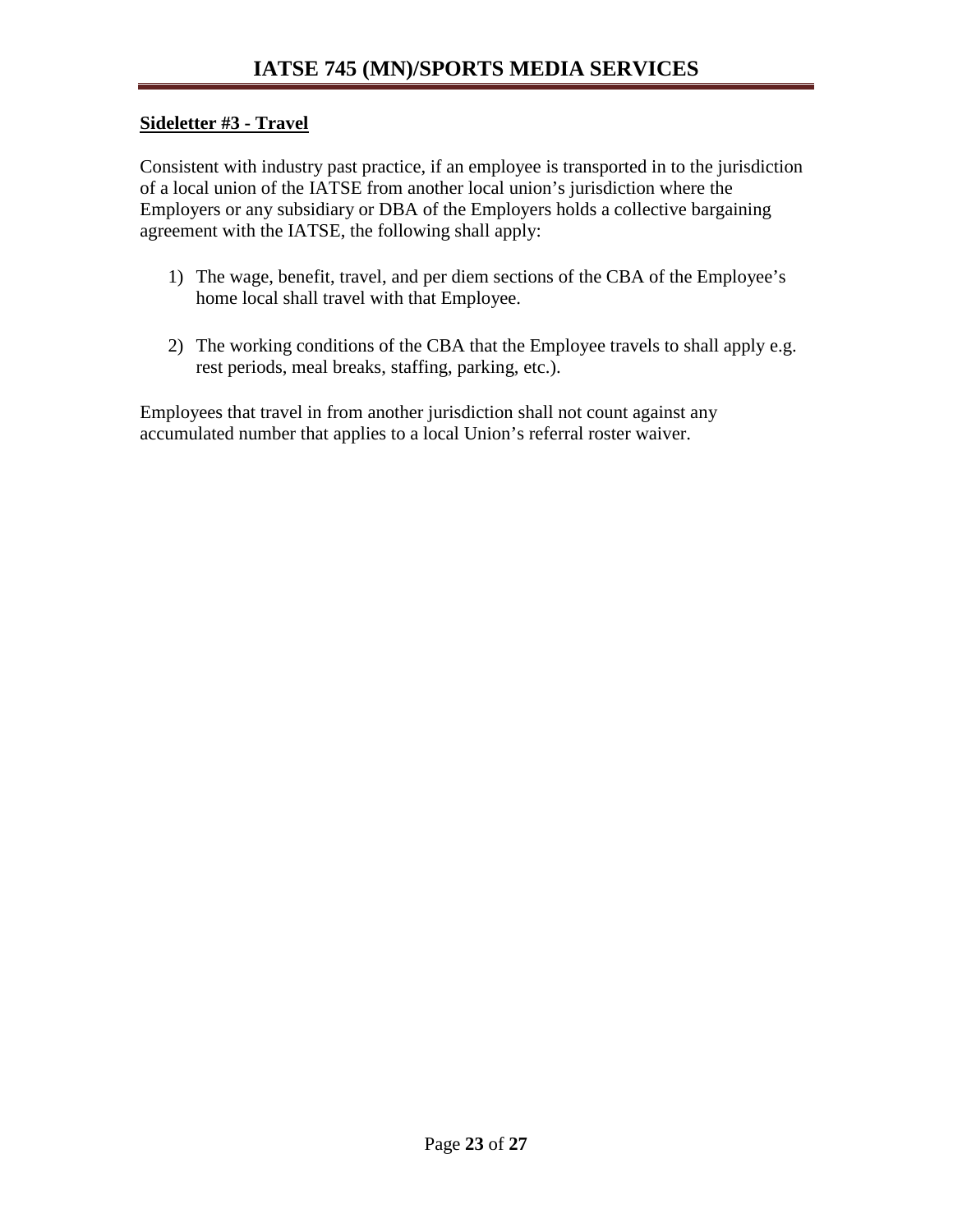# **Sideletter #4 - NCAA Division 1 Events**

The events which typically comprise the definition of NCAA Division 1 are: Football, Men's Hockey, and Men's Basketball.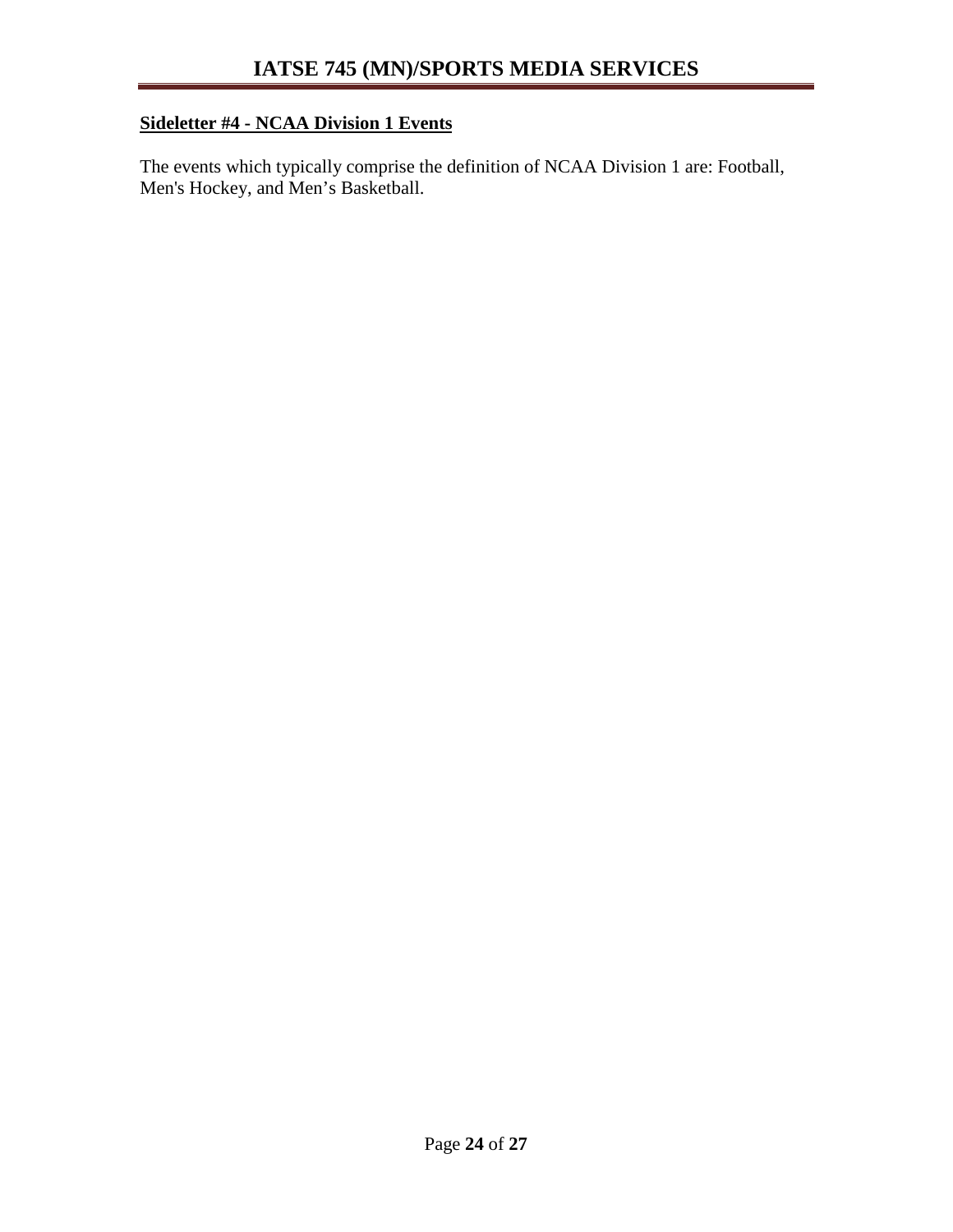#### **Sideletter #5 San Francisco Paid Sick Leave Ordinance**

During the course of this latest round of discussions the parties bargained over the issue of Paid Leave for employees covered under this Agreement. To the fullest extent permitted, this agreement shall operate to waive any provisions of the San Francisco (San Francisco Administrative Code Section 12W) and Seattle (Seattle Ordinance #123698) Paid Leave Ordinances as well as any city which such ordinances exist now or in the future. This Agreement shall supersede and be considered to have fulfilled all requirements of said Ordinances as presently written, and/or amended during the life of this Agreement.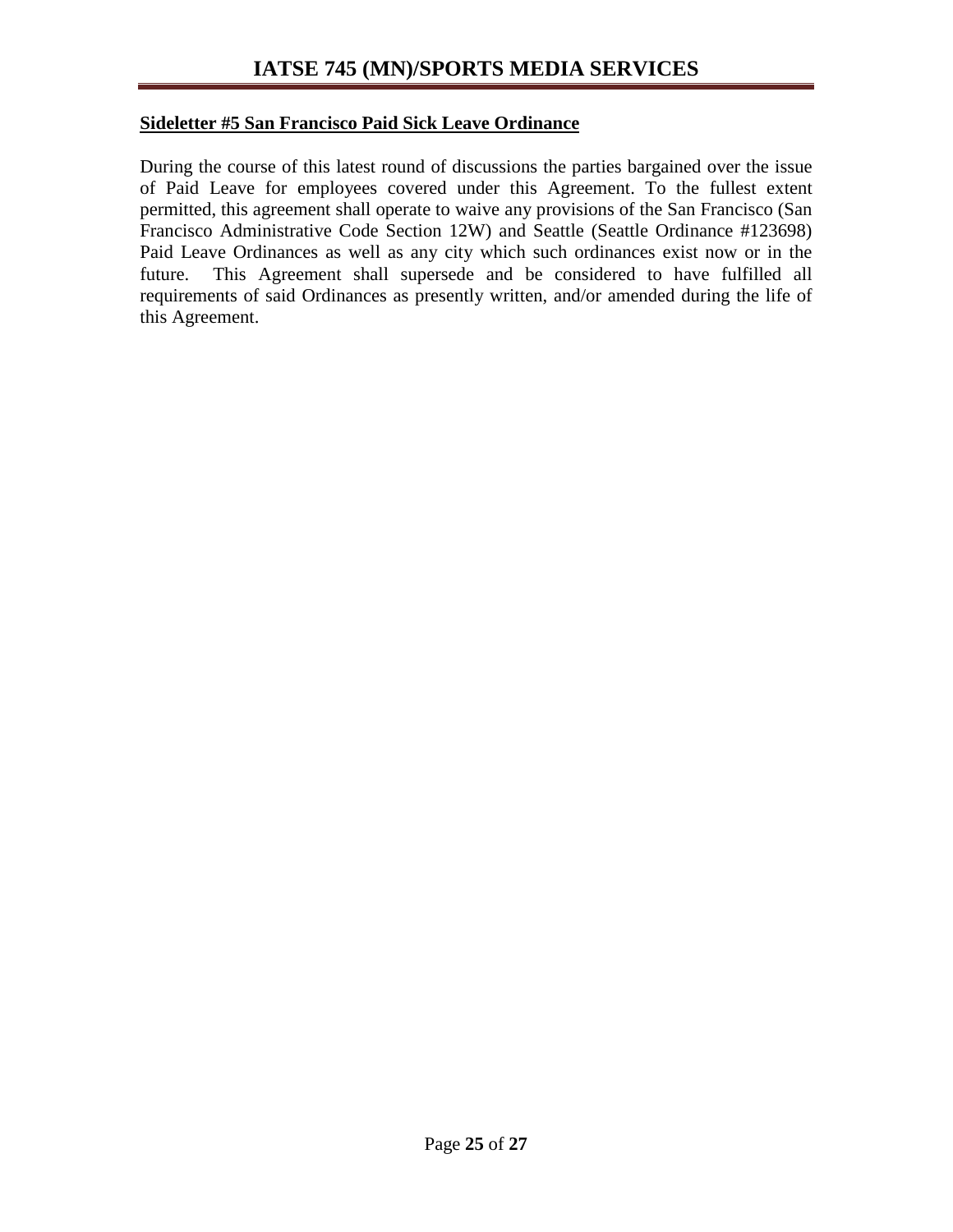### **Sideletter #6: FS1/FS2 Labor Management Meeting**

Upon executing the FS1/FS2 Agreements which are based on the RSN Agreements, the parties acknowledge there will be additional conforming changes and therefore agree to meet and confer in a Labor-Management Meeting in the next sixty (60) days to address these issues.